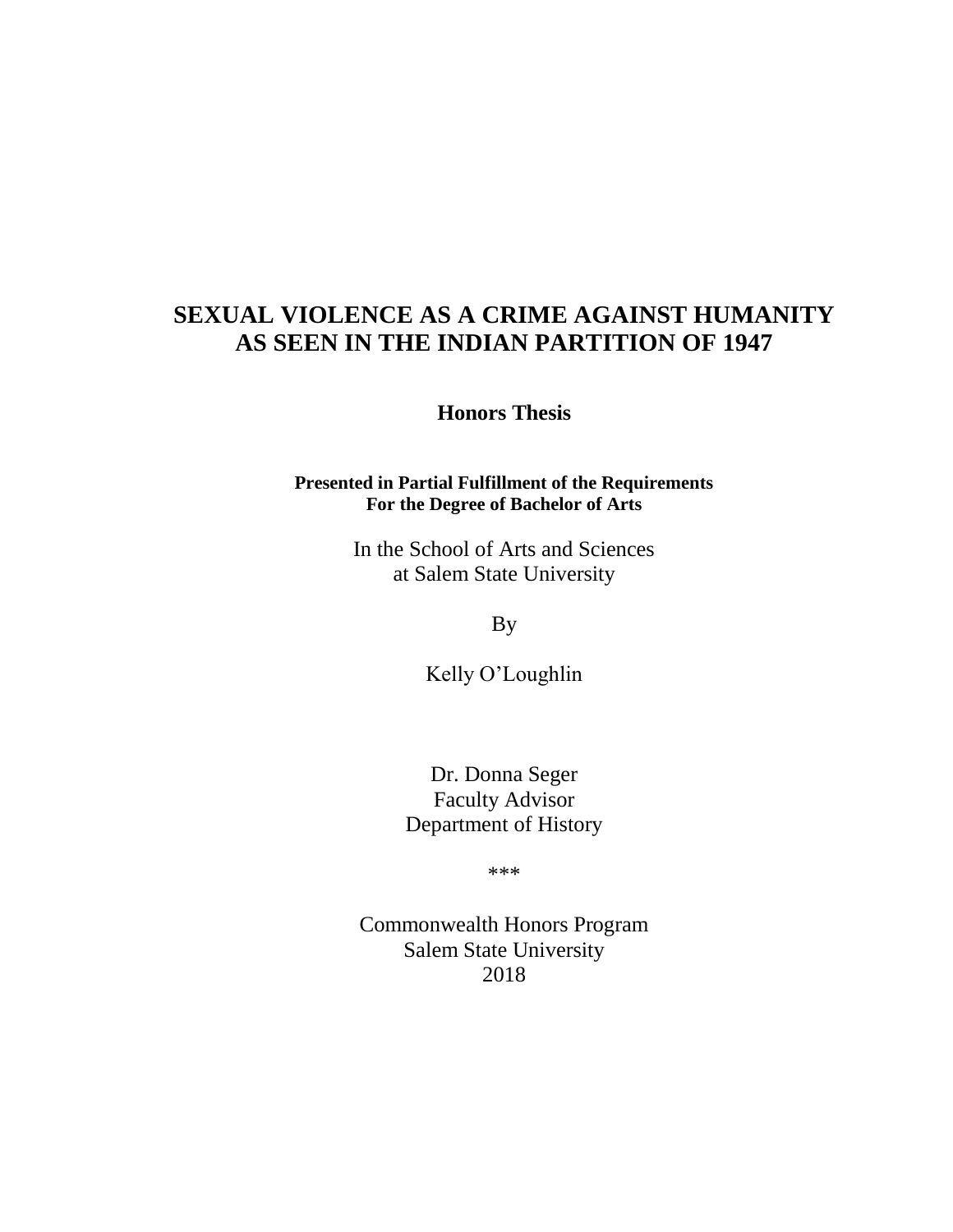## ABSTRACT

This research project looks into the nature of violence of the Indian Partition of 1947. The goal in this work is to place sexual violence towards women in this particular moment in history into a global context through applying international law to the violent acts committed by citizens of both India and Pakistan, as well as comparing it to other ethnic conflicts of history. This history has only recently become relevant, alongside the feminist movement of the 1990's with oral historians such as Kamla Patel and Urvashi Butalia. Upon analyzing memoirs, newspapers, official government documentation from social workers, as well as oral histories, it is clear a crime against humanity occurred in the South Asian subcontinent in 1947; however, there has been little action taken by these states' governments to memorialize these women, aid them, or punish their attackers. This research is an attempt to remember these women and uncover the true extent of the violence they faced.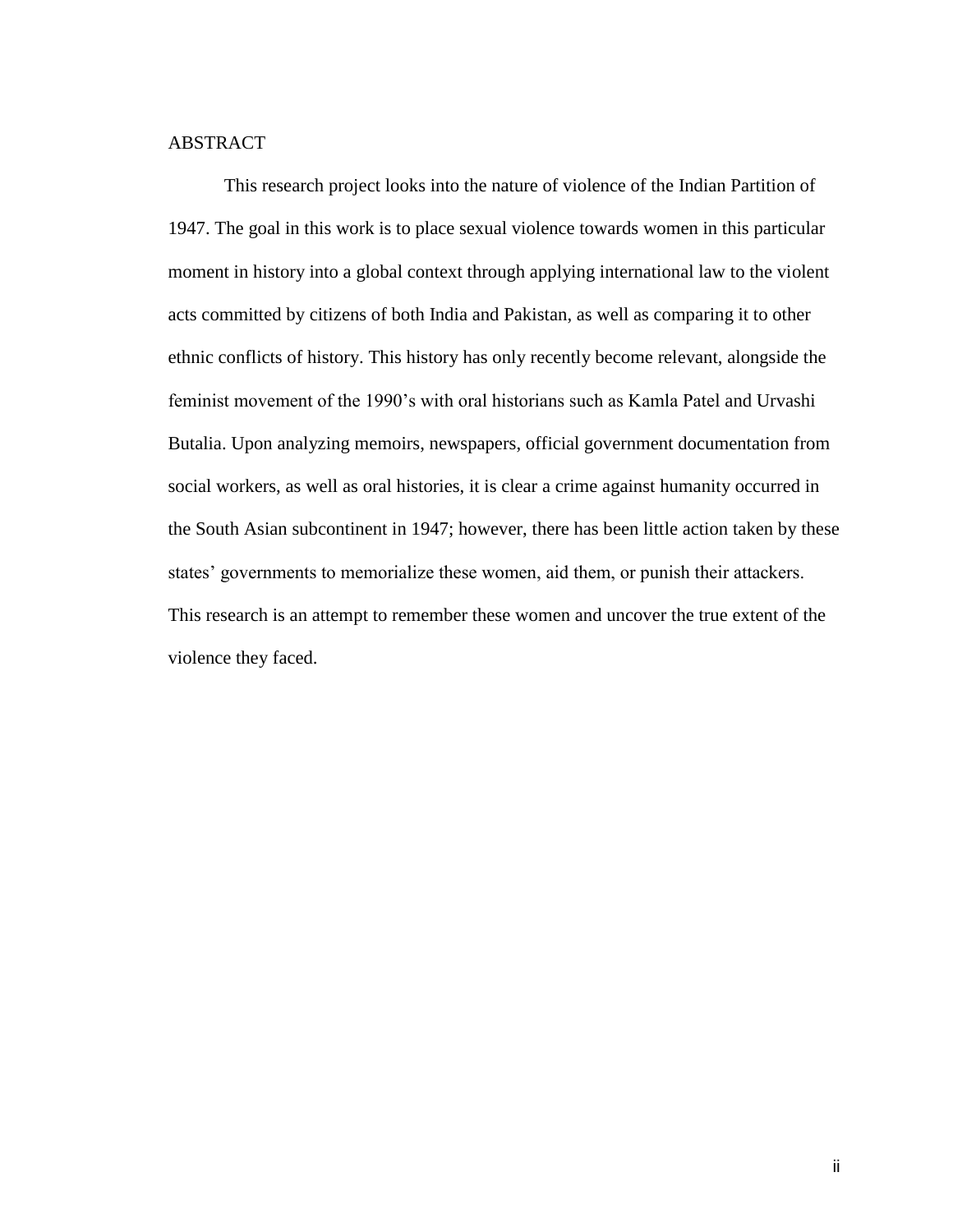## TABLE OF CONTENTS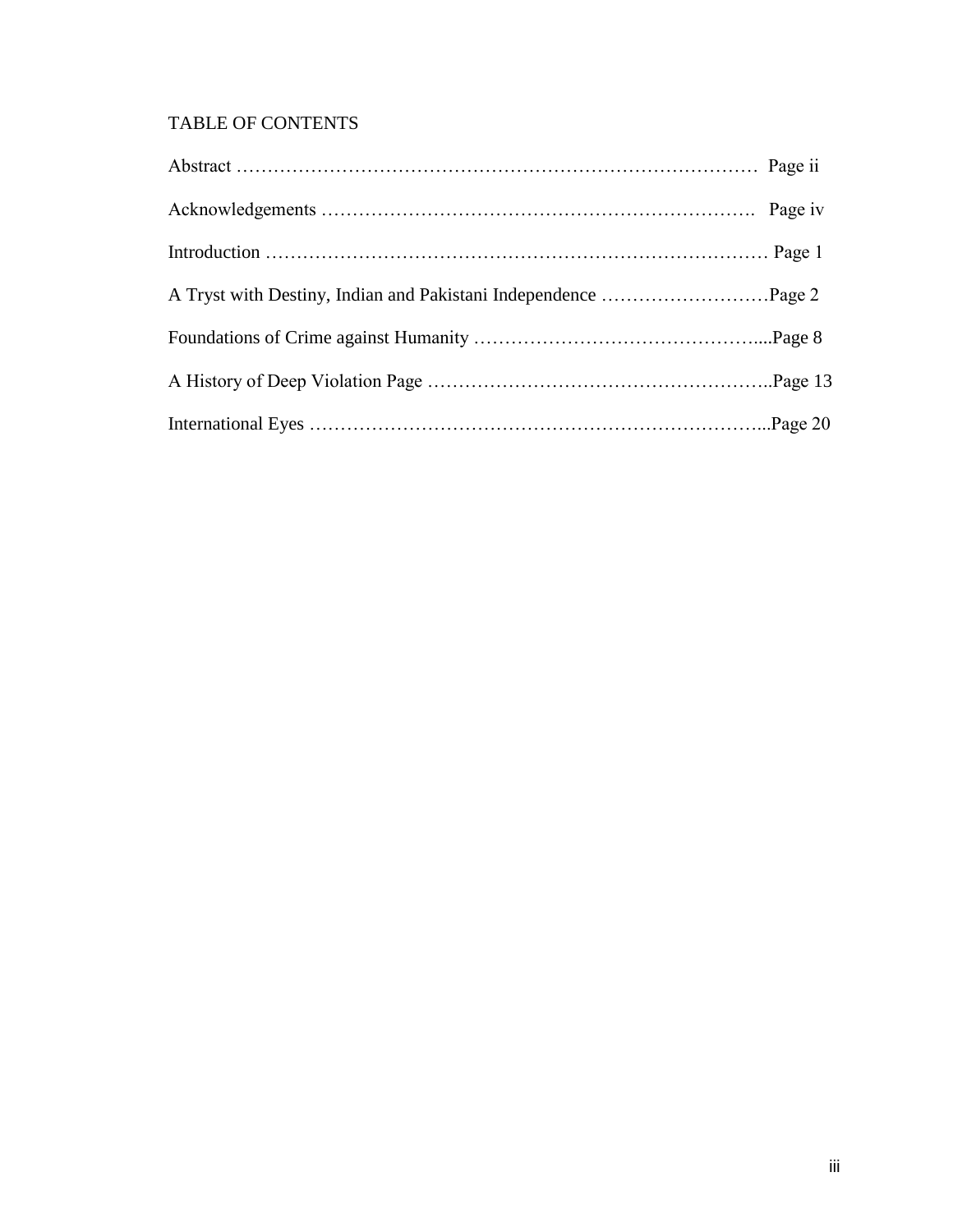#### ACKNOWLEDGEMENTS

I would like to acknowledge Dr. Christopher Mauriello, Coordinator of the Center for Holocaust and Genocide Studies. His guidance and support, as well as source materials, got this project off the ground and on the right track. A huge thank you to Dr. Donna Seger of the Department of History for guiding me through this research and writing process throughout the entire Summer of 2016, and coming on to this project as my thesis advisor. A final thank you to Dr. Michele Louro, for opening my eyes to this surprising and often grueling history of India and Pakistan – I am proud to be able to share this history alongside such inspiring professionals and incredible historians.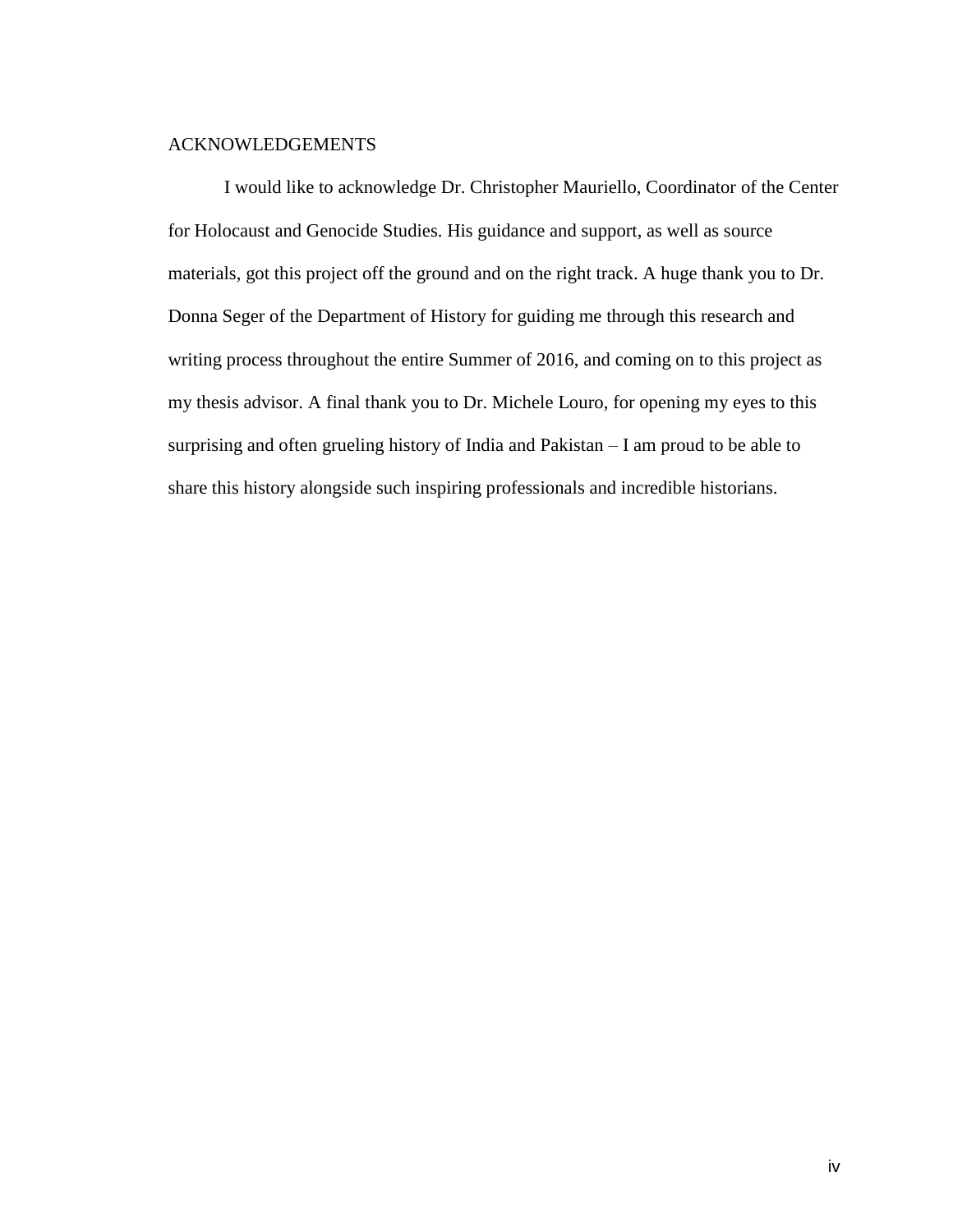#### **Introduction**

To find a place for women in the narrative of history is often difficult, particularly when the experiences of women would bring shame to the nation they called home. In the history of the Indian Partition of 1947, the voices of women survivors have only recently come to light in the 1990's, when feminists felt encouraged to speak up about the sexual violence, mutilation and abduction of women. The collection of this history was made difficult due to deeply embedded patriarchal beliefs; work did not begin until 40 years after independence, due to the stigma attached to polluted women and dishonored communities. Thousands of women faced unspeakable horrors in a time where the worst of humanity had just been witnessed a few years prior in the Holocaust. Even so, Partition history seems to live apart from widely known world history, where large scale violence failed to see international scrutiny.

Placing Partition in a worldwide context by applying international law and comparing it to other ethnic conflicts, will further the understanding of violence, ethnic conflict, and even genocide throughout history. By focusing on sexual violence toward women, the voices of a once silenced group are heard, and a new perspective is gained outside of the political, nationalistic story of Partition. This social aspect of Partition history deliberately brings violence to the forefront, in a place that has actively ignored the violence, as there are no memorials to Partition. This gender study will focus on two main questions: How and why were women specifically attacked during the Indian Partition, and did a crime against humanity happen at this time of conflict?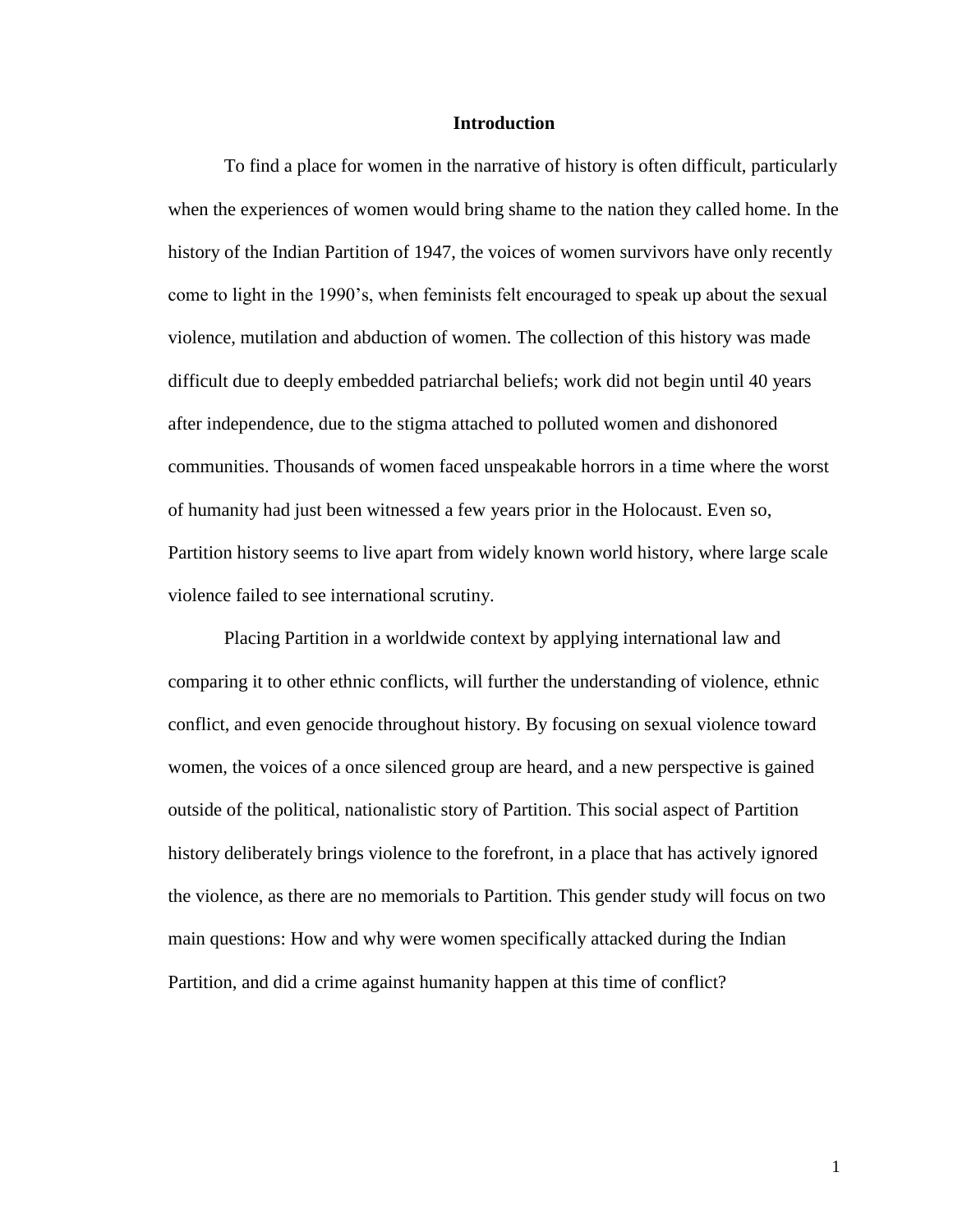#### **A Tryst With Destiny, Indian and Pakistani Independence**

On August 14, 1947, Jawarharlal Nehru delivered a speech to the Constituent Assembly in New Delhi: "Long years ago, we made a tryst with destiny, and now the time comes when we shall redeem our pledge, not wholly or in full measure, but very substantially. At the stroke of the midnight hour, when the world sleeps, India will awake to life and freedom."<sup>1</sup> After nearly 200 years of imperial rule by the British, the Raj was collapsing, and in its place, two sovereign nations would arise. $<sup>2</sup>$ </sup>

In the wake of WWII, the British paid less attention to India as a colony; it simply returned to a basic colonial model focused on keeping the peace and extracting the necessary resources for fighting the war. Civil Service had been Indianized and British men did not feel a desire to travel the many miles to maintain a fading empire after surviving the global conflict.<sup>3</sup> The idea to Partition rose with the arrival of British delegation in the capital to discuss independence after end of the war celebrations; Khan writes, "Partition emerged from a cauldron of social disorder … Indians stood on the threshold of change and revolution, but, as yet, the shape of this change was unknown and frighteningly uncertain."<sup>4</sup>

The largest uncertainty facing the Indian people was with whom the power would be left after the departure of the British. Two front runners emerged in the race to rule by 1946: the Indian National Congress (INC) and the All India Muslim League. The Indian National Congress, under the leadership of Gandhi and other patriarchal lawyers, became

<sup>&</sup>lt;sup>1</sup> Jawarharlal Nehru, "Tryst With Destiny," Sri Venkateswara College, August 14, 1947, accessed July 27, 2016, http://www.svc.ac.in/files/TRYST%20WITH%20DESTINY.pdf

<sup>2</sup> Yasmin Khan. *The Great Partition: The Making of India and Pakistan* (New Haven, CT: Yale University Press, 2007), 2.

<sup>&</sup>lt;sup>3</sup> Khan, 14.

<sup>4</sup> Khan, 17.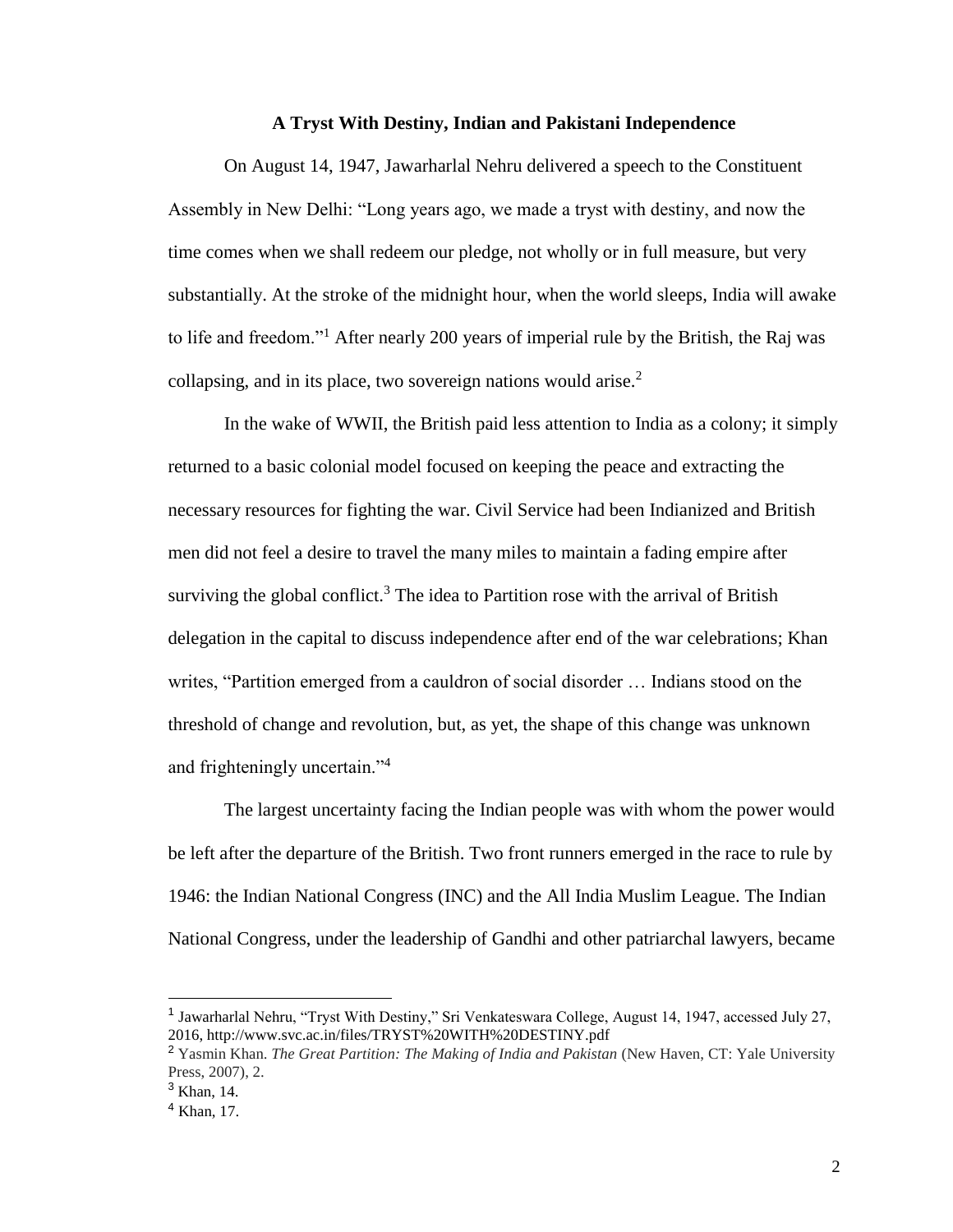a mass nationalist party with millions of members and sympathizers; the All India Muslim League, though much newer than the INC, rapidly gained a following, claiming two million members by the early  $40^\circ s$ .<sup>5</sup> These two parties shared very different ideas for what the South Asian subcontinent should become. While the INC called for a united state for all Indians, the Muslim League was founded in Muslim Nationalism and called for a separate Muslim homeland.<sup>6</sup>

Religious differences appear to be the largest contributing factor pushing for Partition. This perception of the 'other' religion, Hindus vs. Muslims vs. Sikhs, fueled the desire for a division of land. In an interview with Butalia, Bir Bahadur Singh said:

"if we are holding a dog in one hand and food in the other, there's nothing wrong with that food. But if a Musalmaan would come and shake hands our didis and mothers would say, son, don't eat this food, it has become polluted. Such were the dealings: how can it be that two people are living in the same village, and one treats the other with such respect and the other doesn't even give him the consideration due to a dog? How can this be? They would call our mothers and sisters didi, they would refer to us as brothers, sisters, fathers and when we needed them, they were always there to help. Yet when they came to our houses, we treated them so badly. This is really terrible. And this is the reason Pakistan was made."<sup>7</sup>

However, Butalia writes that this is not the sole factor: "The political developments that preceded the drawing of Radcliffe's boundaries contributed to the growing hostility

<sup>5</sup> Khan, 18.

<sup>6</sup> Khan, 18.

<sup>7</sup> Urvashi Butalia, *The Other Side of Silence: Voices from the Partition of India* (Durham, UK: Duke University Press, 2000), 72-73.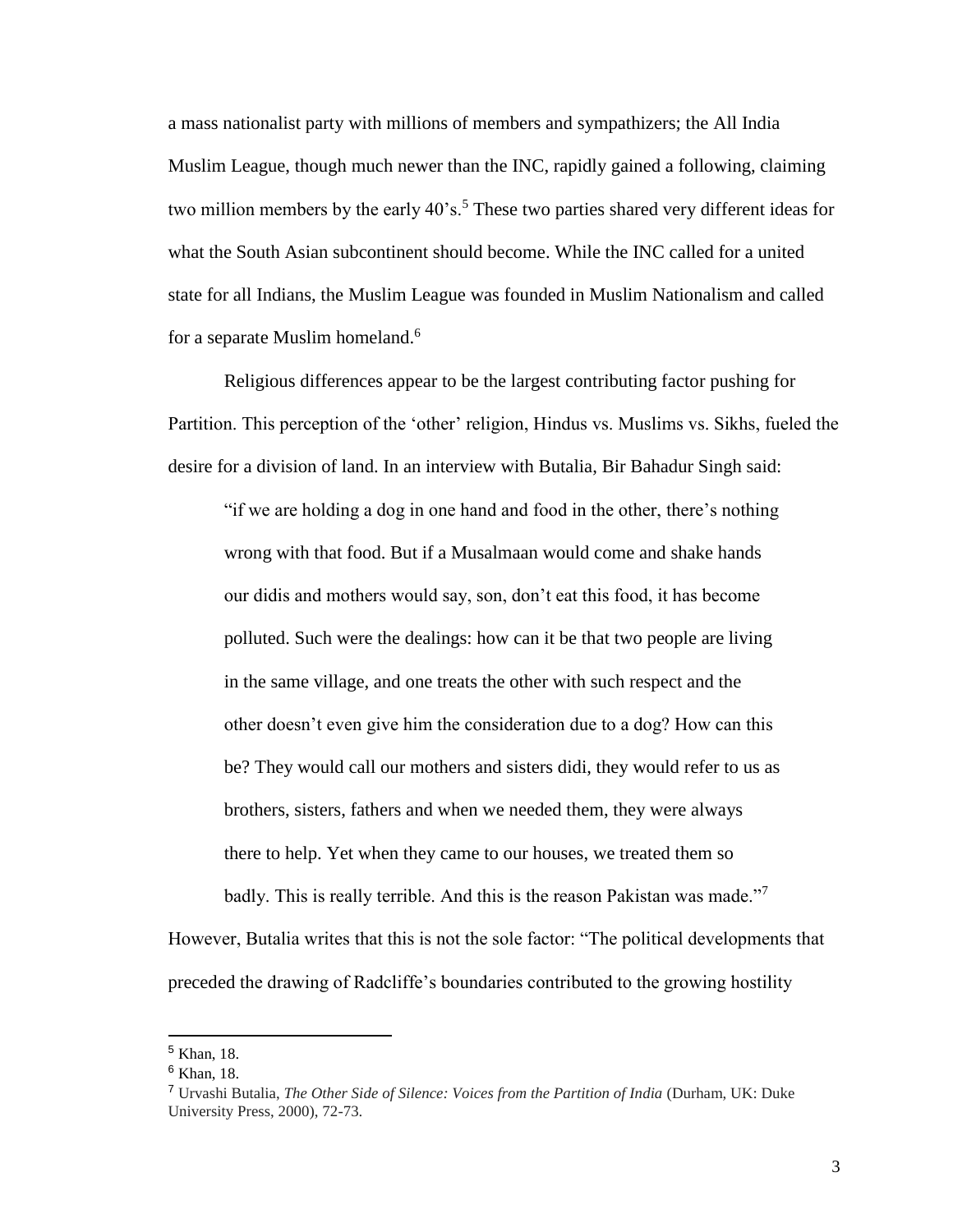between the Hindus, Sikhs and Muslims. This did not only have to do with religion. Much more was at stake: jobs, livelihoods, property, homelands. A sort of competition developed for these, but significantly and differently, on religious lines: would a Muslim get x or y job, or a Hindu? Just as religion had conflicted with geography – how many Hindus or Muslims on this side of a river or mountain or desert – so it also clashed with things such as property and employment."<sup>8</sup>

These perceived religious differences pushed Muhammad Ali Jinnah, leader of the Muslim League, to subscribe to the Two Nation theory - on May 4, 1947 he stated: "I should like to point out that there is a great deal of confusion created on purpose. The question of a division of India, as proposed by the Muslim League, is based on the fundamental fact that there are two nations - Hindus and Muslims - and the underlying principle is that we want a national home and a national state in our homelands which are predominantly Muslim and compromise the six units of the Punjab."<sup>9</sup> This call for a separate land does not seem so farfetched after considering the words of Bir Bahadur Singh; it appears clear that Hindus and Muslims, though living in the same state, lived by very different rules and did not perceive each other as equals.

After much debate about how independence would be reached between Gandhi, Nehru and Jinnah, the plan was announced first on June 3,  $1947$ .<sup>10</sup> Both an independent Pakistan and India would be formed with the departure of the British. The decision to partition major provinces, including Bengal and Punjab, followed on June 20, 1947.<sup>11</sup>

<sup>8</sup> Butalia, 68.

<sup>9</sup> Muhammad Jinnah, "Jinnah on Partition," UK National Archives, May 4, 1947, accessed July 27, 2016, http://www.nationalarchives.gov.uk/education/resources/the-road-to-partition/jinnah-partition/ <sup>10</sup> Khan, 1.

 $11$  Khan, xix.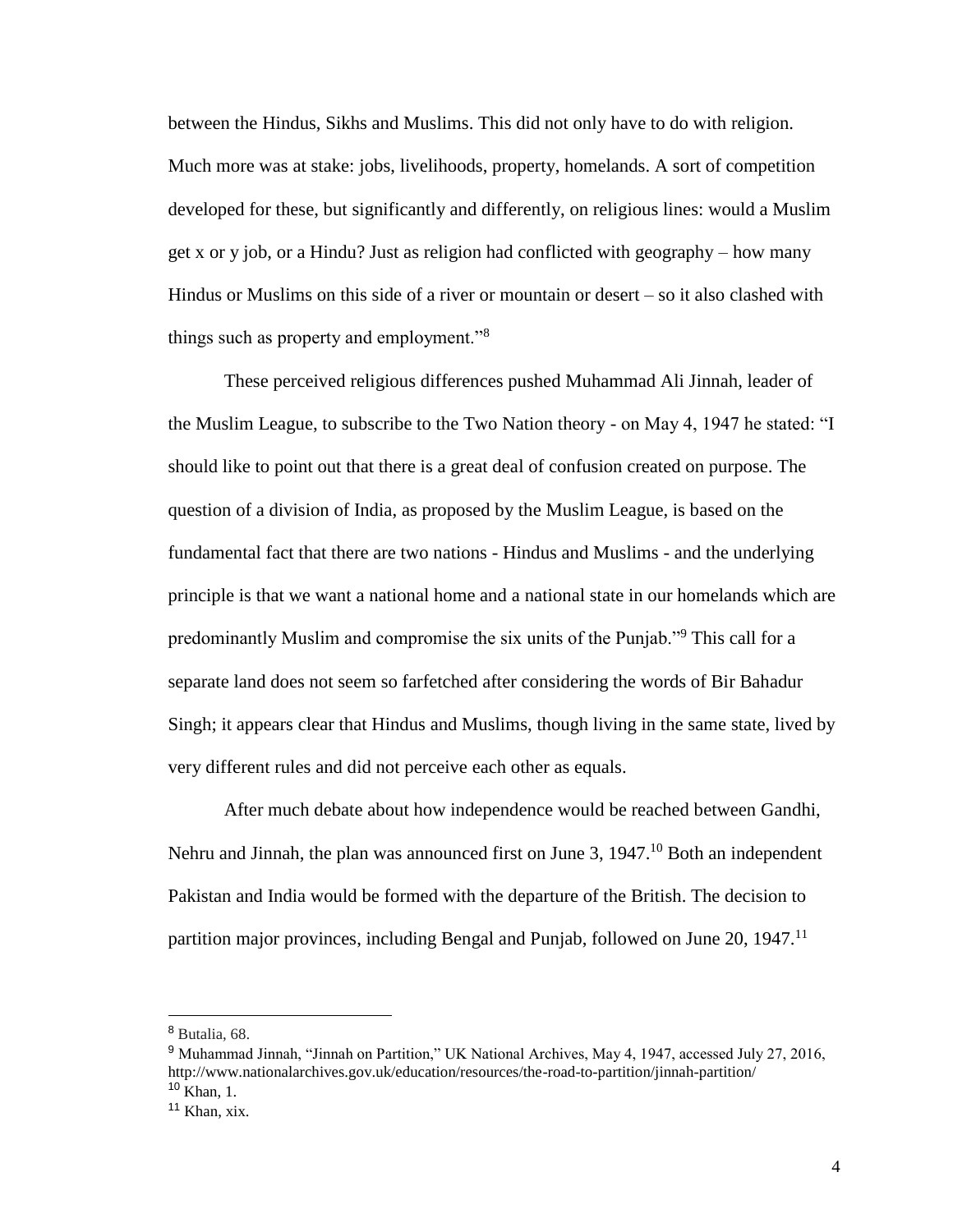Thus began the largest upheaval of people in world history; "Never before or since have so many people exchanged their homes and countries so quickly. In the space of a few months, about twelve million people moved between the new, truncated India and the two wings, East and West, of the newly created Pakistan."<sup>12</sup>



These religious tensions had been growing for long before these lines were drawn; according to Khan, "Reminders of religious 'difference' were built into the brickwork of the colonial state," self-conscious awareness of religious ethnicity had been on the rise and, conflict around this issue, became more flagrant, with riots breaking out on religious holidays.<sup>14</sup> Somehow, "Astonishingly, and despite many warnings, the new governments of India and Pakistan were unprepared for the convulsion: they had not anticipated that the fear and uncertainty created by the drawing of borders based on headcounts of

<sup>12</sup> Butalia, 3.

<sup>13</sup> Robert Trumbull, Bands Organize Massacres in India, *New York Times,* September 14, 1947, accessed June 28, 2016 http://query.nytimes.com/mem/archivefree/pdf?res=9D0CE6D7153AE233A25757C1A96F9C946693D6CF

<sup>14</sup> Khan, 19.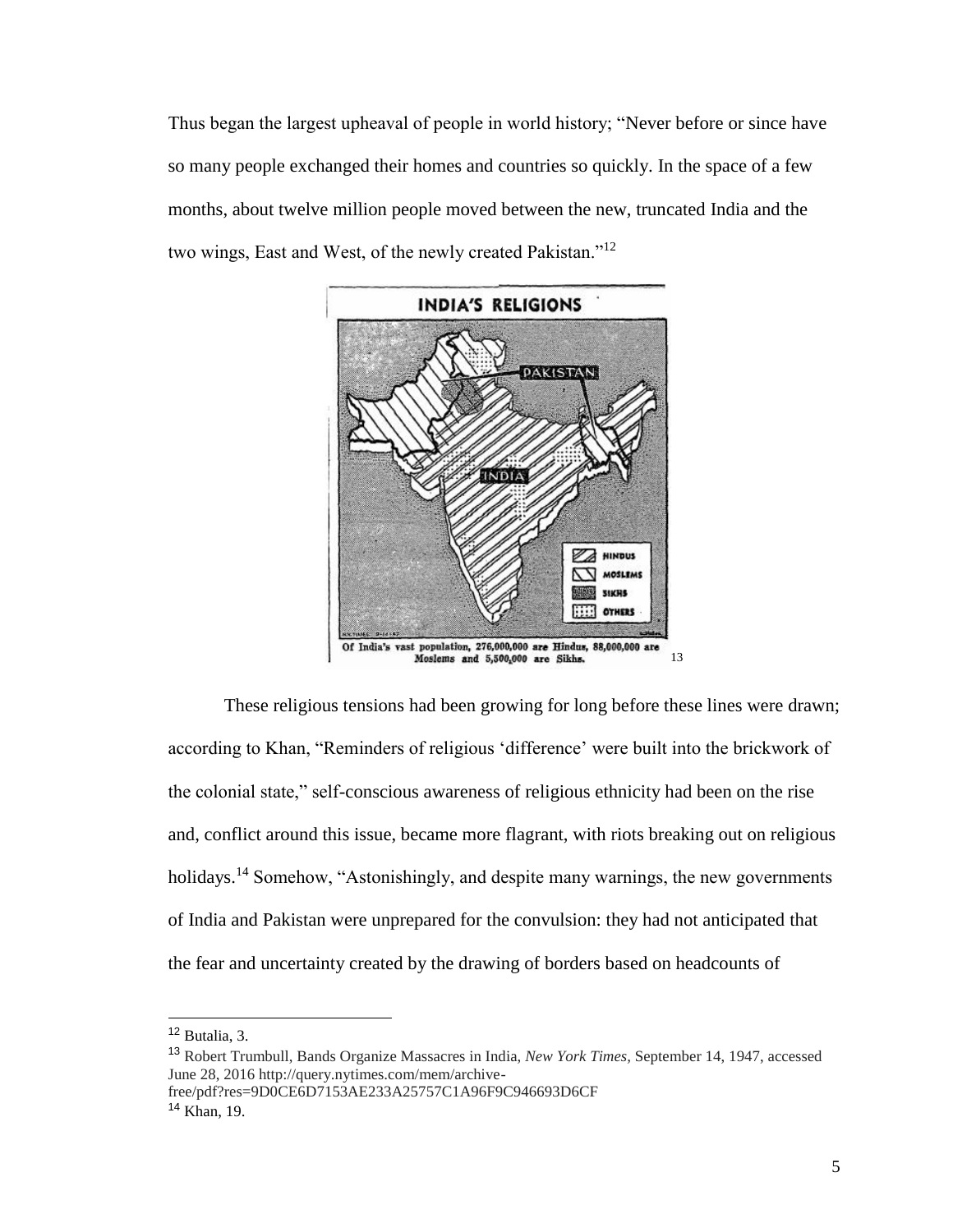religious identity."<sup>15</sup> A considerable deal of ethnic violence followed the announcement of Partition and the securement of Independence.

There was the 'Great Calcutta Killing,' of August 1946, where 4,000 were killed and  $100,000$  were left homeless.<sup>16</sup> F. J. Burrows writes in a letter to Lord Wavell, "Even before 10 o'clock Police Headquarters had reported that there was excitement throughout the city, that shops were being forced to close, and that there were many reports of stabbing and throwing of stones and brickbats. The trouble had already assumed the communal character which it was to retain throughout. (Later reports indicate that the Muslims were in an aggressive mood from early in the day and that their processions were well armed with the lathis, iron rods and missiles. Their efforts to force Hindu shops to close as they passed through the streets were greeted with showers of brickbats from the roofs above - indicating that the Hindus were also not unprepared for trouble - and from this sort of exchange of missiles, matters soon degenerated into arson, looting and murder)."<sup>17</sup>

<sup>15</sup> Butalia, 3.

<sup>&</sup>lt;sup>16</sup> F.J. Burrows, "Indian Independence: Partition Source 4", The British Library, August 22, 1946, accessed July 27, 2016,

http://www.bl.uk/reshelp/findhelpregion/asia/india/indianindependence/indiapakistan/partition4/index.html <sup>17</sup>F.J. Burrows, "Indian Independence: Partition Source 4", The British Library, August 22, 1946, accessed July 27, 2016,

http://www.bl.uk/reshelp/findhelpregion/asia/india/indianindependence/indiapakistan/partition4/index.html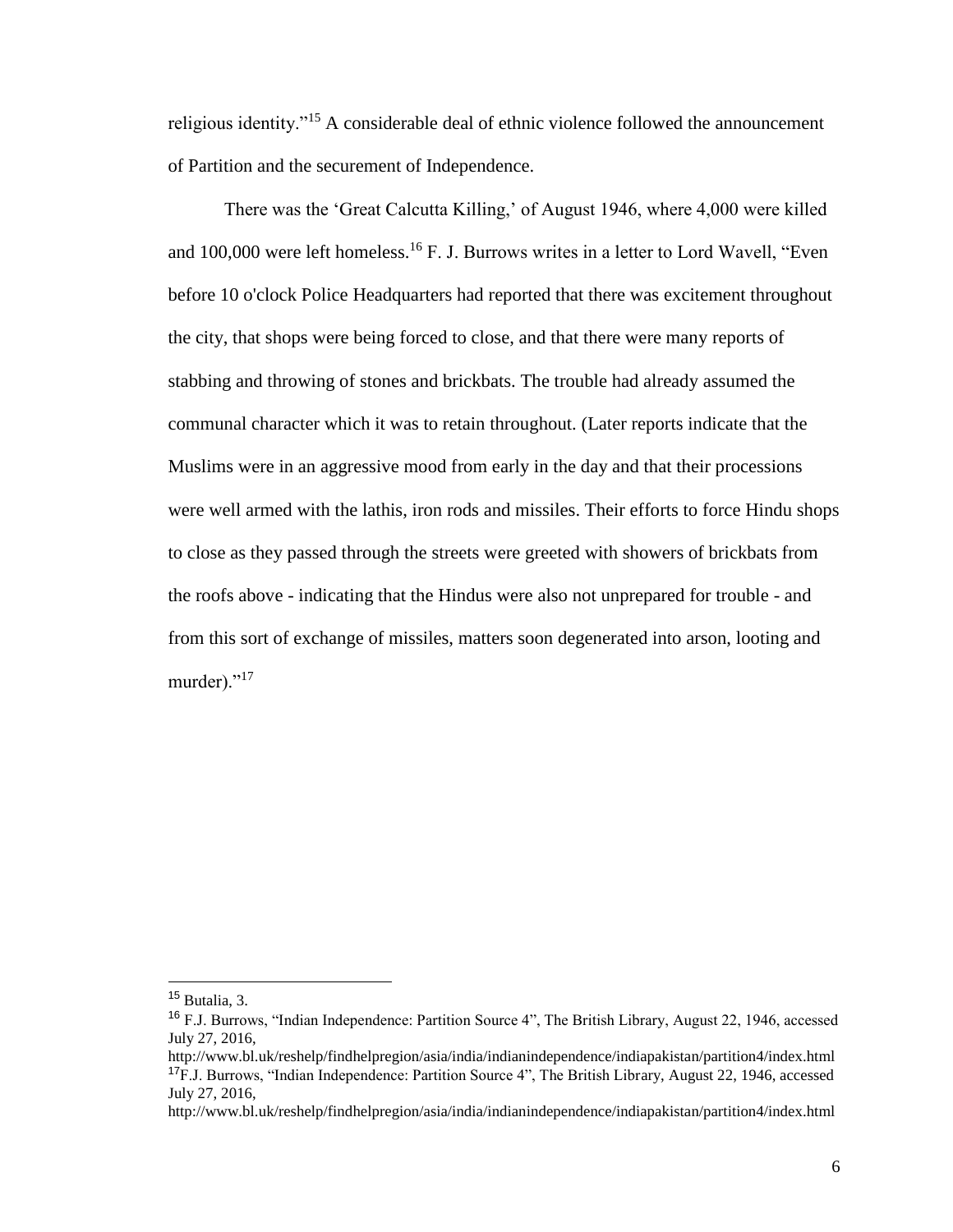

The violence spread quickly to other provinces, with estimates of the dead ranging "from 200,000 (the contemporary British figure) to two million (a later Indian estimate) but that somewhere around a million people died is now widely accepted."<sup>19</sup> Fear of this violence pushed people to move toward what they thought would be safer places, surrounded by those of the like religion. Many traveled in overflowing trains, but many were too poor to afford such transportation, and traveled in large walking groups, called kafilas.<sup>20</sup> Butalia writes, "As kafilas crossed each other, moving in opposite directions, people who looked exactly the same – for little in their appearance would, at first glance, tell whether they were Hindu or Muslim – and were burdened with poverty and grief, would suddenly turn in murderous attack on each other."<sup>21</sup>

<sup>18</sup> Robert Trumbull, Bands Organize Massacres in India, *New York Times,* September 14, 1947, accessed June 28, 2016 http://query.nytimes.com/mem/archive-

free/pdf?res=9D0CE6D7153AE233A25757C1A96F9C946693D6CF <sup>19</sup> Butalia, 3.

<sup>20</sup> Butalia, 60-61.

 $21$  Butalia, 61.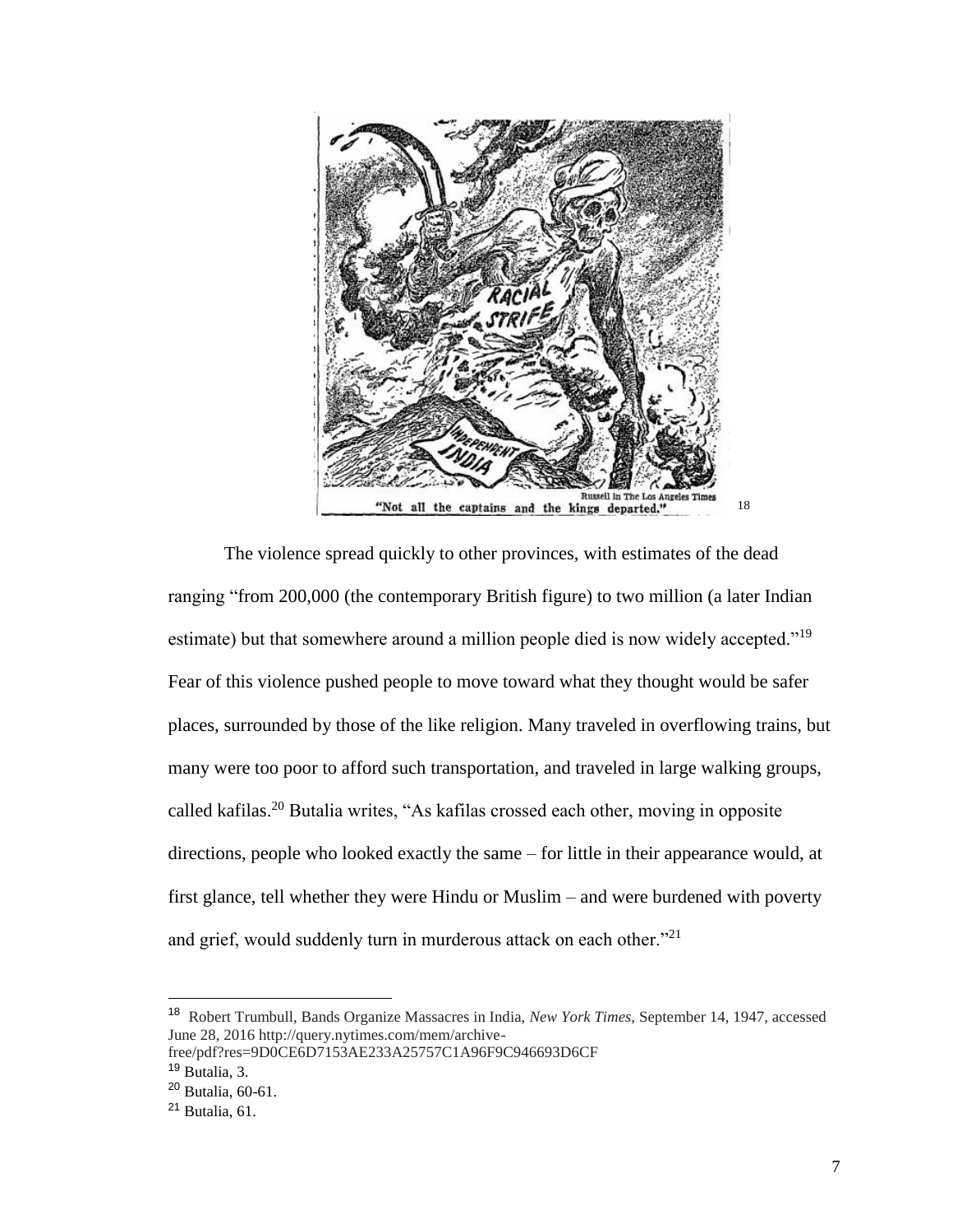This violence toward the other brewed from a growing animosity toward the other religion, Hindu vs. Muslim vs. Sikh, spanning over decades, from a perceived racial ethnic difference; it culminated in murder, but also has a prominent gendered experience, with sexual violence committed toward women at remarkable levels; the attack on women was not only an attack on her body, but her purity, her ability to marry and mother children, her entire community and nation. Humanity was lost amongst the perpetrators, and faith was lost amongst the victims. Lives were changed forever, families were broken apart, people were left to die. These actions raise the question of whether a crime against humanity occurred in the partitioned subcontinent.

#### **Foundations of Crime Against Humanity**

The concept of crime against humanity has a blurry beginning, first seen referred to as laws of humanity in regards to armed conflict, and was later invoked again following World War I in condemnation of the Turkish massacre of Armenians.<sup>22</sup> Following World War II, crime against humanity was defined for the first time as follows:

> "murder, extermination, enslavement, deportation, and other inhumane acts committed against any civilian population, before or during the war, or persecutions on political, racial or religious grounds in execution of or in connection with any crime within the jurisdiction of the Tribunal, whether or not in violation of the domestic law of the country where perpetrated."<sup>23</sup>

<sup>22</sup> Christine Byron, *War Crimes and Crimes Against Humanity in the Rome Statute of the International Criminal Court*, (Manchester: Manchester University Press, 2009), *eBook Collection (EBSCOhost)*, EBSCO*host* (accessed June 28, 2016), 188. <sup>23</sup> Byron, 189.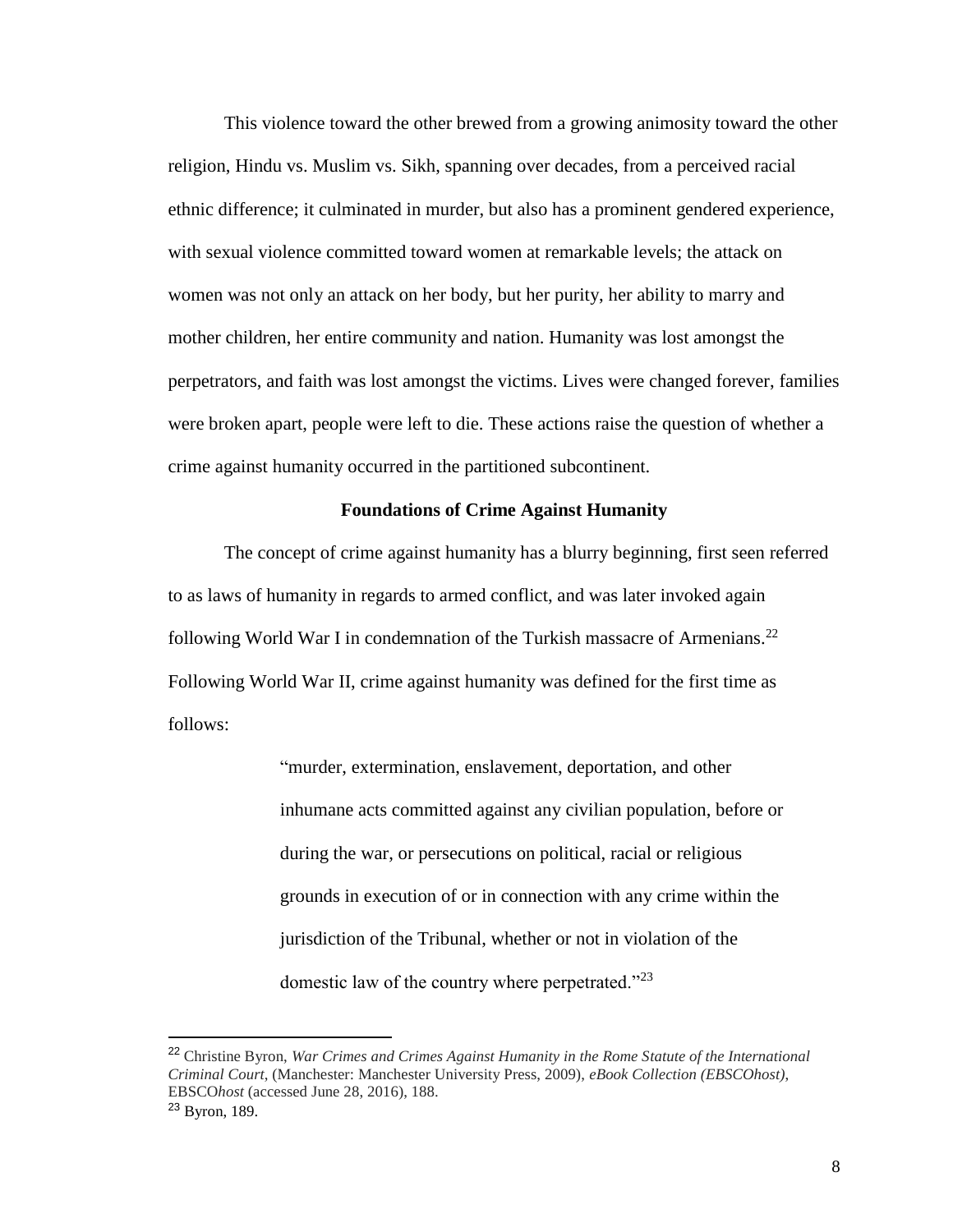Debate about whether crimes against humanity could occur only in times of war or if they could also happen in times of peace followed the International Criminal Tribunal for the former Yugoslavia (ICTY). A certain autonomy had grown in the term, and despite argument, most delegates agreed that "the International Criminal Court (ICC) will have jurisdiction over crimes against humanity whether committed in time of peace or conflict ... there need not be a military attack."<sup>24</sup>

Included in the International Criminal Tribunal on Rwanda (ICTR), a new condition for crime against humanity, developed in 1996, had been applied; crime against humanity was now required to be committed in a systematic nature or on a large scale, meaning it was pursuant to a preconceived plan, or affected a large multiplicity of victims, respectively.<sup>25</sup> ICTR confirmed that a crime against humanity could be systematic or widespread, it does not need to be both simultaneously, and ICTY confirmed the term 'widespread' was not limited to geography, but could also apply to the number of victims affected by such a crime.<sup>26</sup> For a crime to be considered 'widespread' or 'large scale' enough for the ICC to take jurisdiction, the number of victims needs to be in the high hundreds or thousands.<sup>27</sup> In addition, crime against humanity is not limited to attacks on one side of a conflict, meaning that such crimes can be committed against people of the same nationality.<sup>28</sup>

The Rome Statute of the International Criminal Court, begun in 1996, following and in response to ICTY and ICTR, was completed in 2002. The statute created the

<sup>24</sup> Byron, 191.

 $^{25}$  Byron, 192.

<sup>26</sup> Byron, 192.

<sup>27</sup> Byron, 193.

<sup>28</sup> Byron, 198.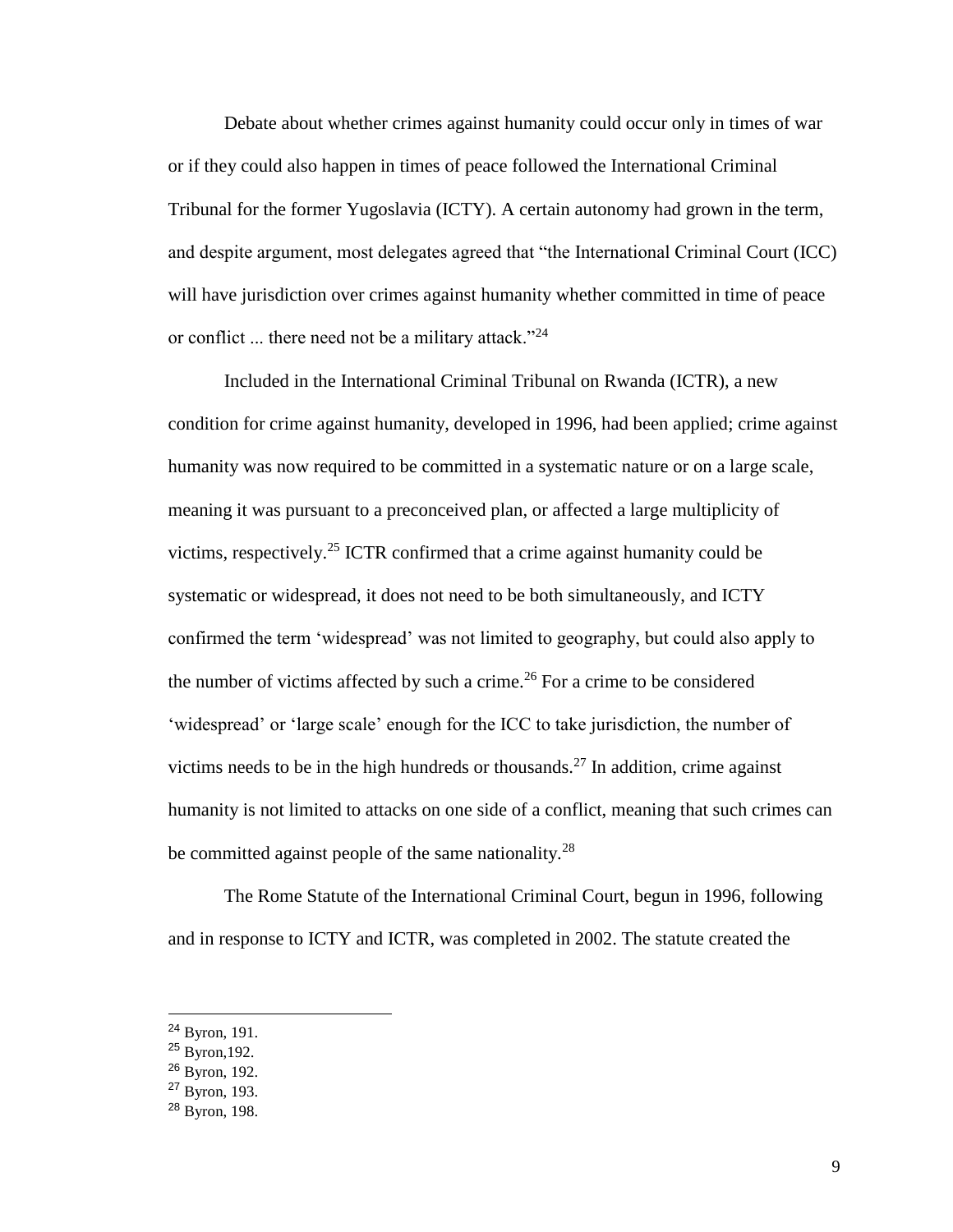International Criminal Court, and established which crimes, including crimes against humanity, would fall under the court's jurisdiction, listed in part as follows, in Article 7 of the statute:

"Crimes against humanity

1. For the purpose of this Statute, 'crime against humanity' means any of the following acts when committed as part of a widespread or systematic attack directed against any civilian population, with knowledge of the attack:

(a) Murder;

(d) Deportation or forcible transfer of population;

(e) Imprisonment or other severe deprivation of physical liberty in violation of fundamental rules of international law;

(g) Rape, sexual slavery, enforced prostitution, forced pregnancy, enforced sterilization, or any other form of sexual violence of comparable gravity;

(h) Persecution against any identifiable group or collectivity on political, racial, national, ethnic, cultural, religious, gender as defined in paragraph 3, or other grounds that are universally recognized as impermissible under international law, in connection with any act referred to in this paragraph or any crime within the jurisdiction of the Court;"<sup>29</sup>

<sup>29</sup> UN General Assembly, *Rome Statute of the International Criminal Court (last amended 2010)*, 17 July 1998, ISBN No. 92-9227-227-6, available at: http://www.refworld.org/docid/3ae6b3a84.html [accessed 28 June 2016], Article 7, Paragraph 1.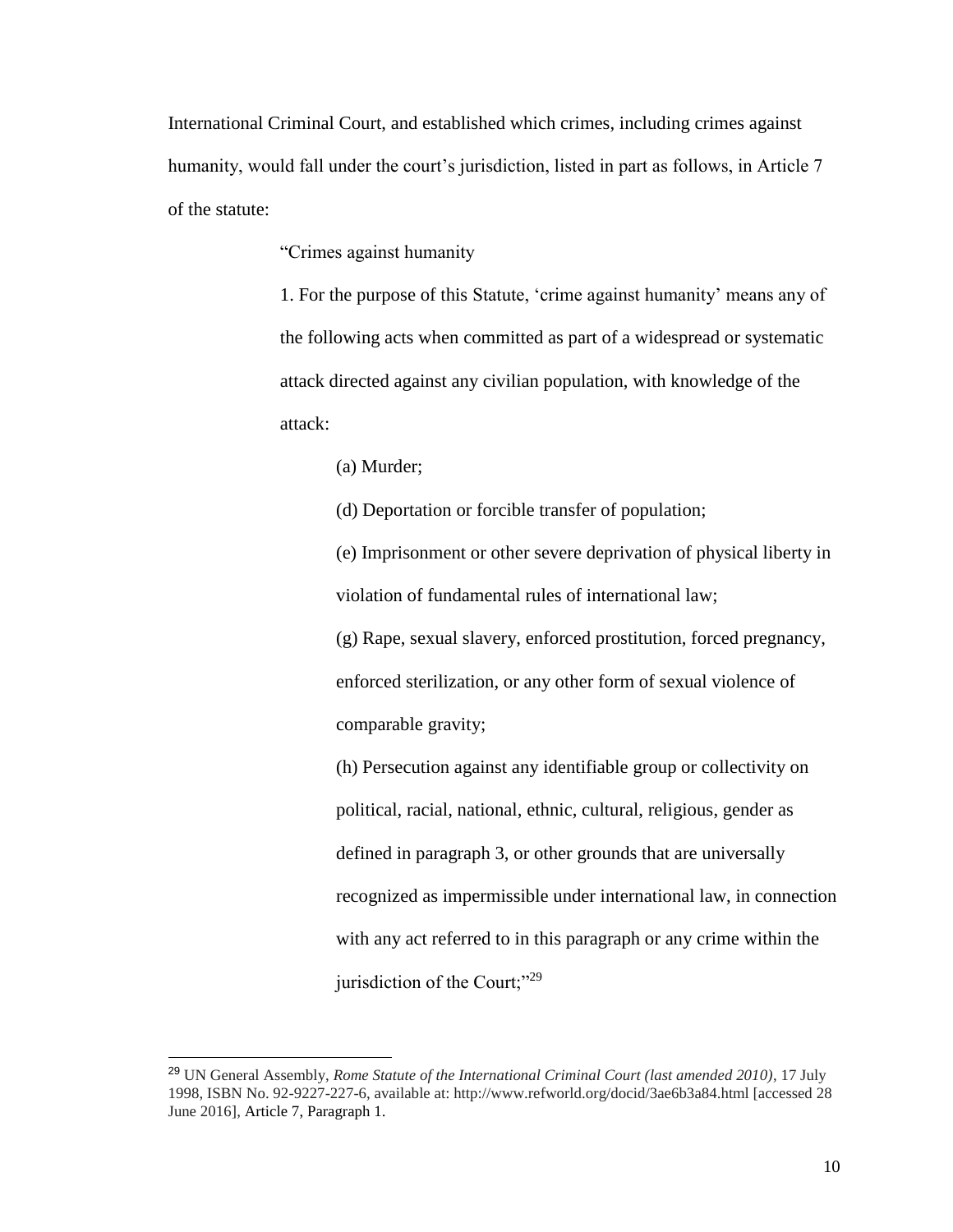For the first time under international law, ICTY had concluded that "rape and sexual enslavement were violations of sufficient gravity to be considered as 'crimes against humanity'... This overdue move to place sexual crimes on the list of most serious crimes for prosecution came in the wake of the international outrage generated by the Bosnian War."<sup>30</sup> The establishment of such a court as the International Criminal Court brings forward a pressing question; what exactly were these atrocities committed and experienced in these states of the former Yugoslavia, Bosnia specifically, for such laws to be put in place?

Perceived ethnic difference pushed Serbian forces to use sexual violence as a method to attack Muslim citizens of Bosnia; Muslim populations were considered a form of "race betrayal"<sup>31</sup> of the accepted Slavic Christianity adopted in the sixth century, with Islam as a result of Ottoman invasion in the late fourteenth century.<sup>32</sup> Serbian national mythology relied heavily on the idea that "racial ethnicity is largely assumed to be synonymous with religious difference."<sup>33</sup> As Bosnia declared its independence from the Yugoslav federation, Serbs within the state demanded that the land they lived on should be united with Serbia; Serbia responded to these cries, claiming Bosnian land village by village, attacking the Muslim population along the way despite "these peoples belonging to exactly the same racial and linguistic group, Southern Slavs."<sup>34</sup> It is important to note the effect sexual violence toward women has on the entire community: "the way that rape is socially constructed makes it primarily a violation defiling the male members of both

<sup>30</sup> Lynda E. Boose, "Crossing the River Drina: Bosnian Rape Camps, Turkish Impalement, and Serb Cultural Memory." *Signs* 28, no. 1 (2002), 71.

<sup>31</sup> Boose, 76.

<sup>32</sup> Boose, 76.

<sup>33</sup> Boose, 75.

<sup>34</sup> Boose, 76.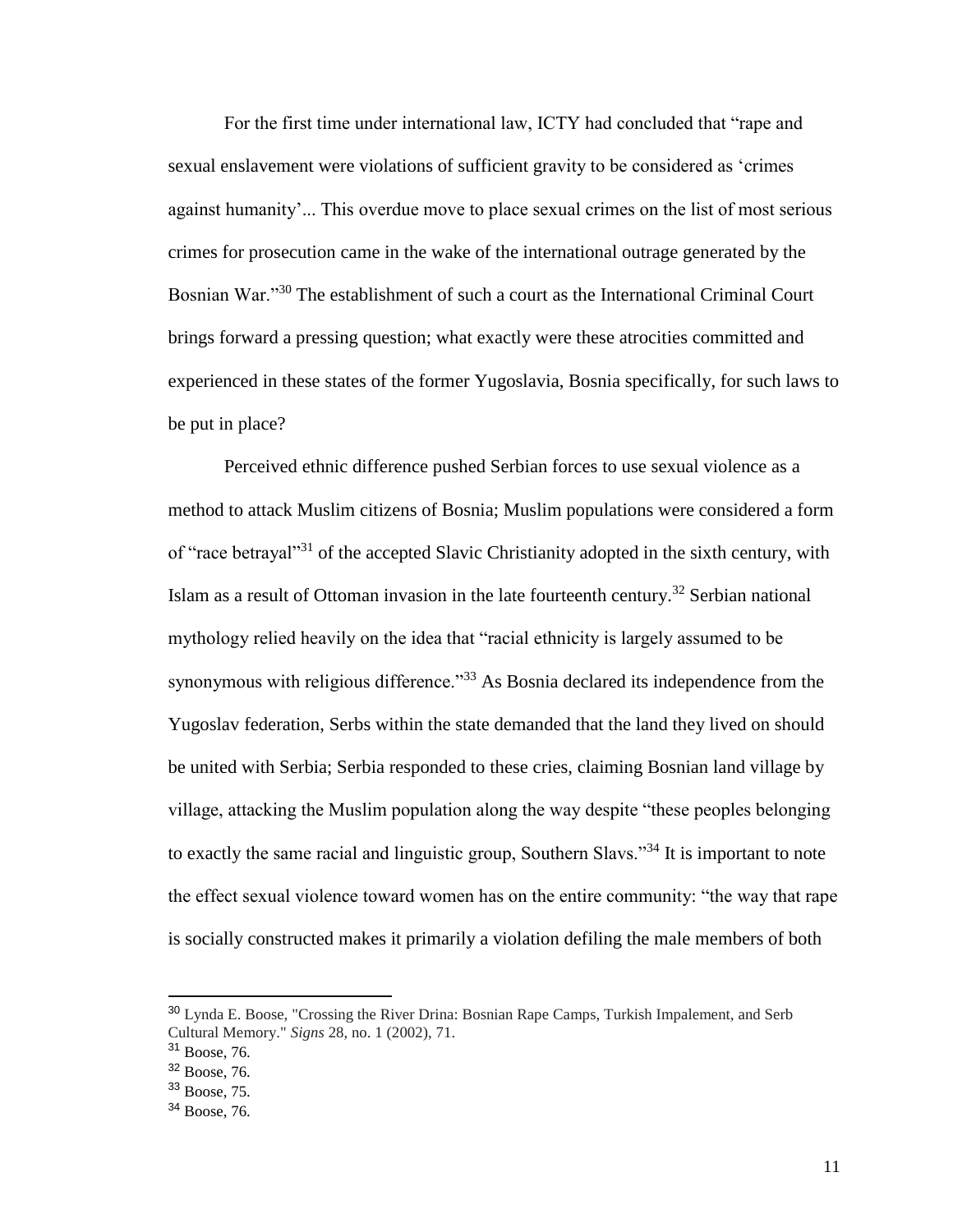the victim's family and her community,"<sup>35</sup> meaning the attack affects male standing in society just as much as it physically affects the lives of women.

It is estimated that anywhere from 20,000-50,000 women were forcibly incarcerated and raped in camps by Serbian forces. Rape was a strategic tool, "documented as a systematically planned Serbian instrument of genocide,"<sup>36</sup> used to "destroy parent-child and spousal bonds and render large numbers of the society's childbearing women contaminated and thus unmarriageable."<sup>37</sup> This was an attempt to, in a way, undo the "ethnic mixing"<sup>38</sup> that had happened with intermarriage between religious groups, and in turn destroyed "the prevailing sense of communality"<sup>39</sup> among the varying religious groups living in Bosnia. The horror of sexual violence in Bosnia can be understood in painful detail in the following: "Serb soldiers threw Muslims off of cliffs and from hotel roofs into rivers, carved Orthodox crosses into their chests, hacked off the arms or legs of their victims, made women clean up the mess from such amputations, and then raped the women on top of the blood-soaked rags."<sup>40</sup>

Following tragedy as such in the 1990's, it is easy to understand how and why the International Criminal Court came to be, and why rape and sexual violence were finally considered a crime consequential enough to be a crime against humanity. Sexual violence was not simply limited to rape, but also included forced abortions,<sup>41</sup> bodily mutilation and was often followed with murder.<sup>42</sup> However, very similar violence at an even larger

- <sup>37</sup> Boose, 73.
- <sup>38</sup> Boose, 73.
- <sup>39</sup> Boose, 74.

<sup>41</sup> Boose, 72.

<sup>35</sup> Boose, 72.

<sup>36</sup> Boose, 73.

<sup>40</sup> Boose, 75.

<sup>42</sup> Boose, 74.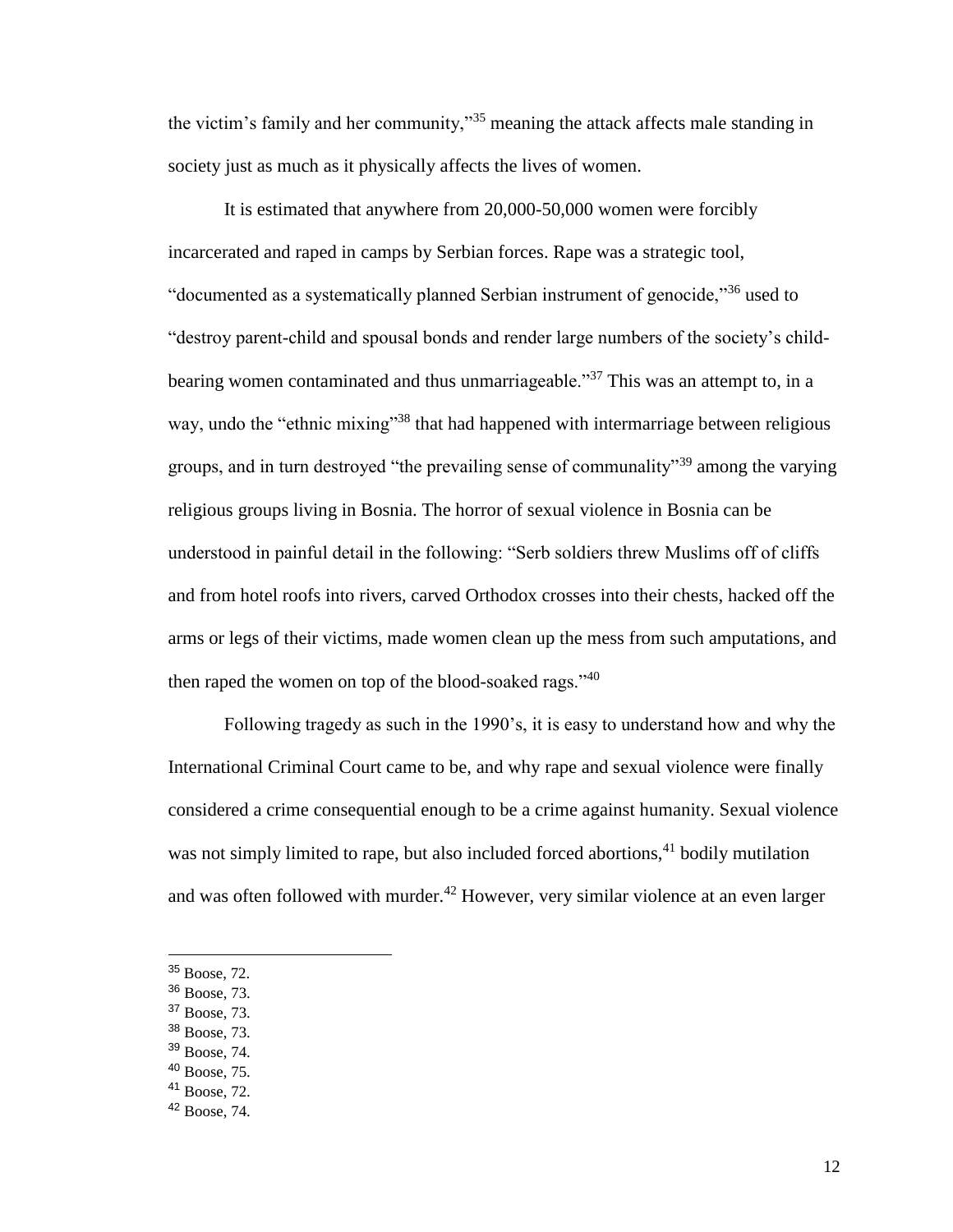scale had been committed previously in world history, seen in the partitioning of the South Asian subcontinent into India and Pakistan in 1947. Partition was a gendered experience. This violence toward women is difficult to accept and horribly gruesome. Butalia remarked in her studies, "I knew by now that the history of Partition was a history of deep violation – physical and mental – for women." $43$ 

#### **A History of Deep Violation**

Kamla Patel witnessed firsthand Partition and wrote of her experiences as one of the most influential social workers in charge of recovering abducted women in her memoir, *Torn From the Roots*. She writes: "Women were the worst sufferers in the partition of the country,"<sup>44</sup> as well as, "the atrocities which they were subjected to cannot even be described in words."<sup>45</sup> In her records, she provides the demographics of the women affected by communal violence in both India and Pakistan, remarking that "the names that were given to us were mostly from the poor and ignorant sections of society."<sup>46</sup> Even "10-years-old girls had been raped and ... girls had been carried off by the invaders. Old women were stripped of their possessions, murdered and their bodies burned in their houses,"<sup>47</sup> showing a wide range of women and girls subject to the violence of Partition. In total,  $9,302$  women and children were recovered from Pakistan<sup>48</sup>, and 20,728 were recovered from India.<sup>49</sup> This is just a small portion of the estimated

<sup>43</sup> Butalia, 104.

<sup>44</sup> Kamla Patel, *Torn From the Roots: A Partition Memoir* (New Delhi: Women Unlimited, an associate of Kali for Women, 2006), 162.

<sup>&</sup>lt;sup>45</sup> Patel, xii.

<sup>46</sup> Patel, 30.

<sup>47</sup> Nehru Sees Ravaged Town, *New York Times*, November 13, 1947, accessed June 28, 2016 http://query.nytimes.com/mem/archive-

free/pdf?res=9C07E7DD113AE233A25750C1A9679D946693D6CF

<sup>48</sup> Patel, 230, Appendix 1.

<sup>49</sup> Patel, 233, Appendix 1.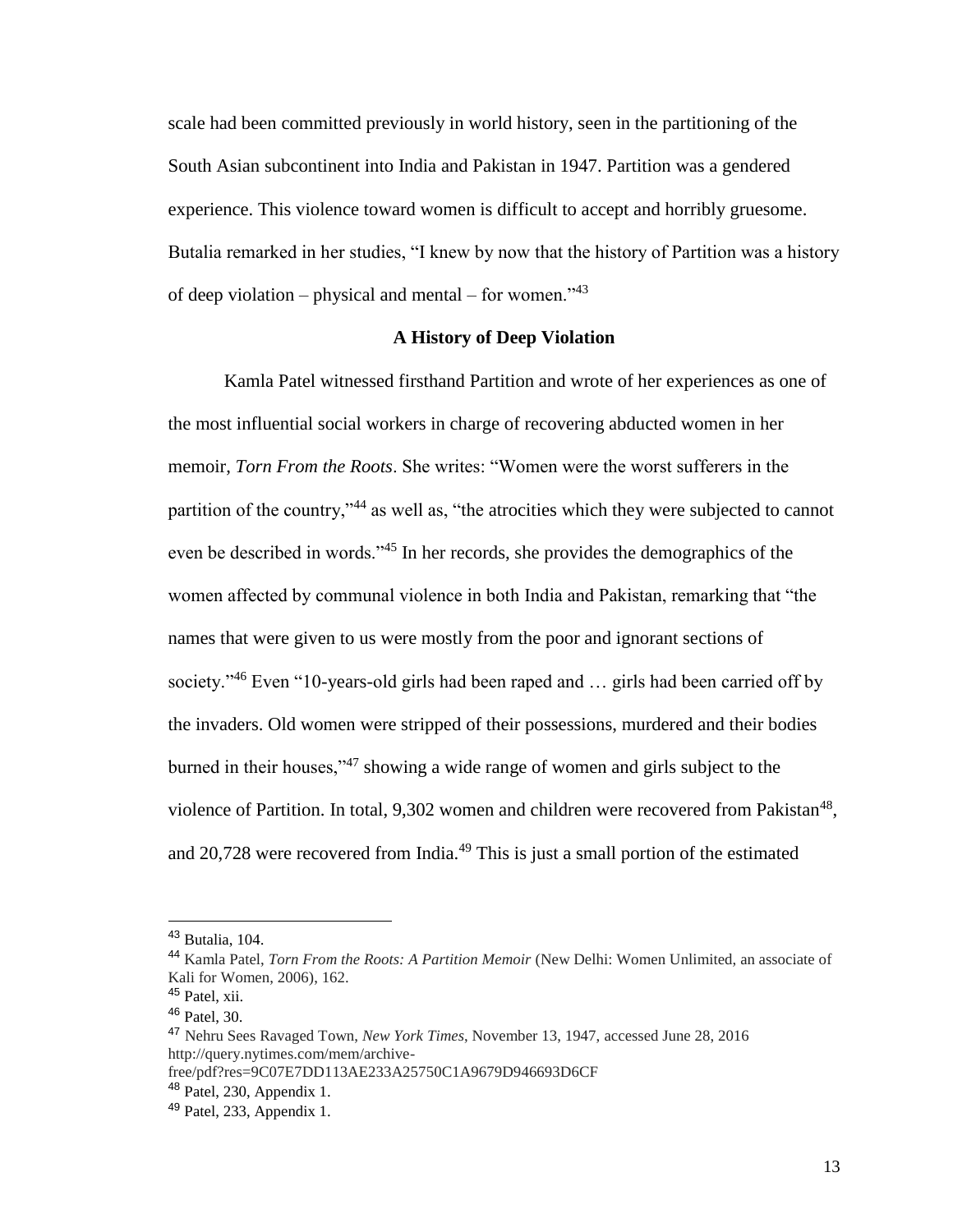number of women abducted, which ranges from  $75,000$  to  $100,000^{50}$ , where it appears that the terms abduction and rape are essentially synonymous.

To understand why this violence occurred, one must discuss the concepts of purity and honor, and their importance in Hindu, Muslim and Sikh communities. Purity lays in the sexuality of women, which was to be reserved for her husband, generally of the same religion. Through rape and various acts of sexual violence, this purity would be tarnished and the women would be thus polluted; this pollution was difficult to accept, particularly in Hindu families: "From all accounts the 'purity' of the woman was of much more importance within India, to Hindus and Sikhs – perhaps because the Hindu religion places greater emphasis on purity and pollution. Apparently, abducted Muslim women were more easily accepted back into their families."<sup>51</sup> Patel confirms this, writing, "We could see clearly that, unlike Hindu women, these Muslim women had no feeling of becoming 'impure' or that they had any stigma attached to them."<sup>52</sup> Honor appears to be of the most importance in the Sikh community. Through the defiling and attacking of Sikh women, the men in the community as well as the victim of the attack lost their honor; "Among the Sikhs particularly, the men felt they could protect themselves but they were convinced that the women would be unable to do so. Their logic was that men could fight, die if necessary, escape by using their wits and their strength, but the women had no such strength to hand … While the men could thus save themselves, it was imperative that the women – and through them, the entire race – be 'saved' by them."<sup>53</sup>

<sup>50</sup> Butalia, 105.

<sup>51</sup> Butalia, 127-128.

<sup>52</sup> Patel, 173.

<sup>53</sup> Butalia, 155.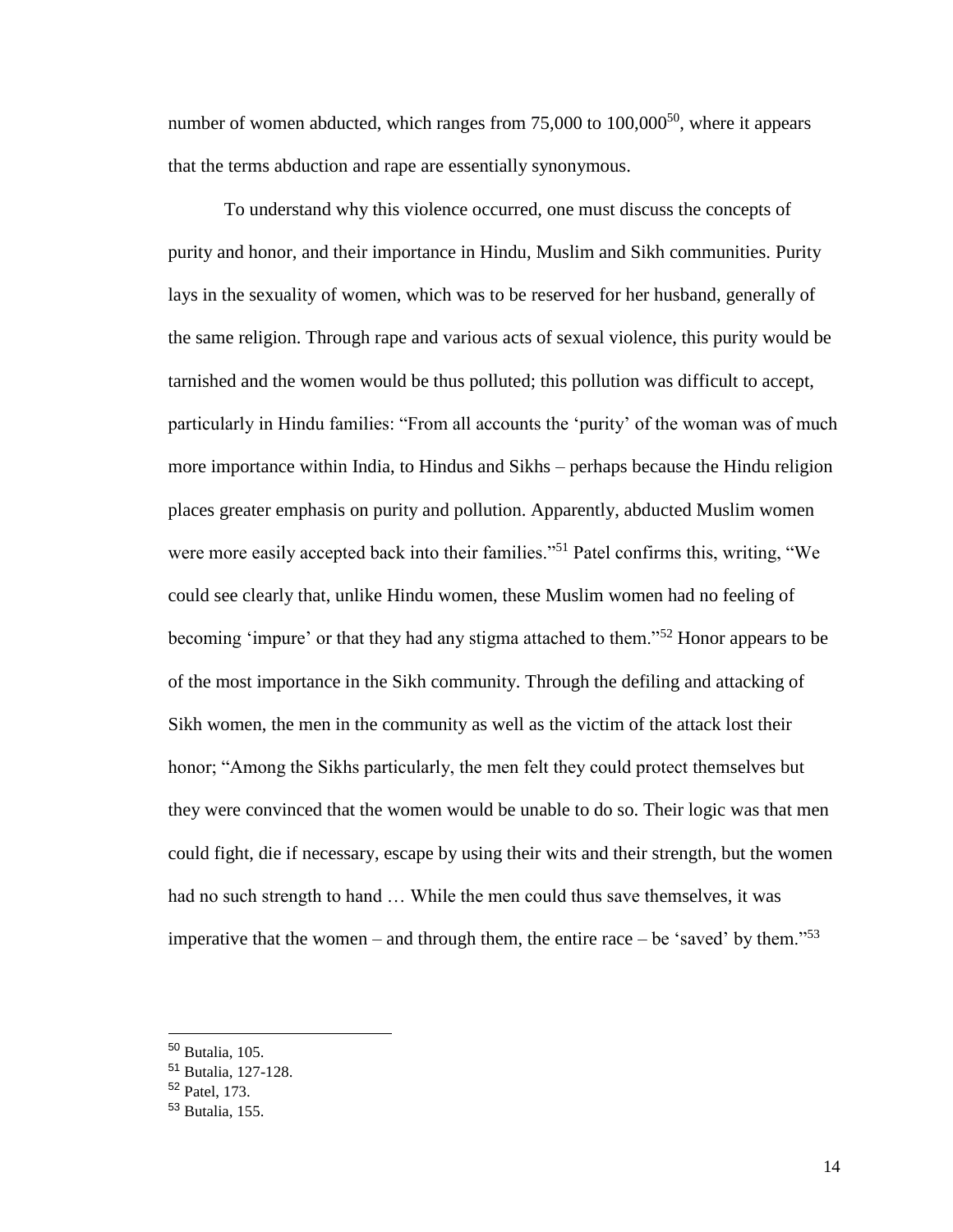Thus the protection of female purity and the purity of the Sikh and Hindu races from pollution became the ultimate task of the male community.

To attack women was to attack the manhood and honor of not only the families of the victims but of the entire nation; gender and a sense of masculinity play a huge role in Indian and Pakistani society, and a failure to protect one's women was seen as a failure to protect Mother India: "This easy equation of manhood and nationalism was not unusual – it needed men to protect the honour of the motherland … it became important to establish the purity of Mother India, the motherland which gave birth to the Hindu race and which was home to the Hindu religion. The country … was imaged in feminine terms, as the mother, and Partition was seen as a violation of its body."<sup>54</sup> This national honor, thus placed in the body of Mother India, was translated unto the bodies of all Hindu and Sikh women as potential mothers.<sup>55</sup> Such deeply embedded patriarchal beliefs allow and at times even seem to encourage such targeted and sexual violence toward women; Menon and Bhasin argue that "the dramatic episodes of violence against women during communal riots bring to the surface, savagely and explicitly, familiar forms of violence now charged with a symbolic meaning that serves as an indicator of the place that women's sexuality occupies in an all-male, patriarchal arrangement of gender relations, between and within religious or ethnic communities."<sup>56</sup>

Sexual assault was used by men as a weapon to assert their own identity and, at the same time, humiliate the "other by 'dishonouring.'"<sup>57</sup> Sexual violence was not limited

<sup>54</sup> Butalia, 147.

<sup>55</sup> Butalia, 150.

<sup>56</sup> Ritu Menon and Kamla Bhasin, *Borders & Boundaries: Women in India's Partition* (New Delhi: Kali for Women, 1998), 41.

<sup>57</sup> Menon, 41.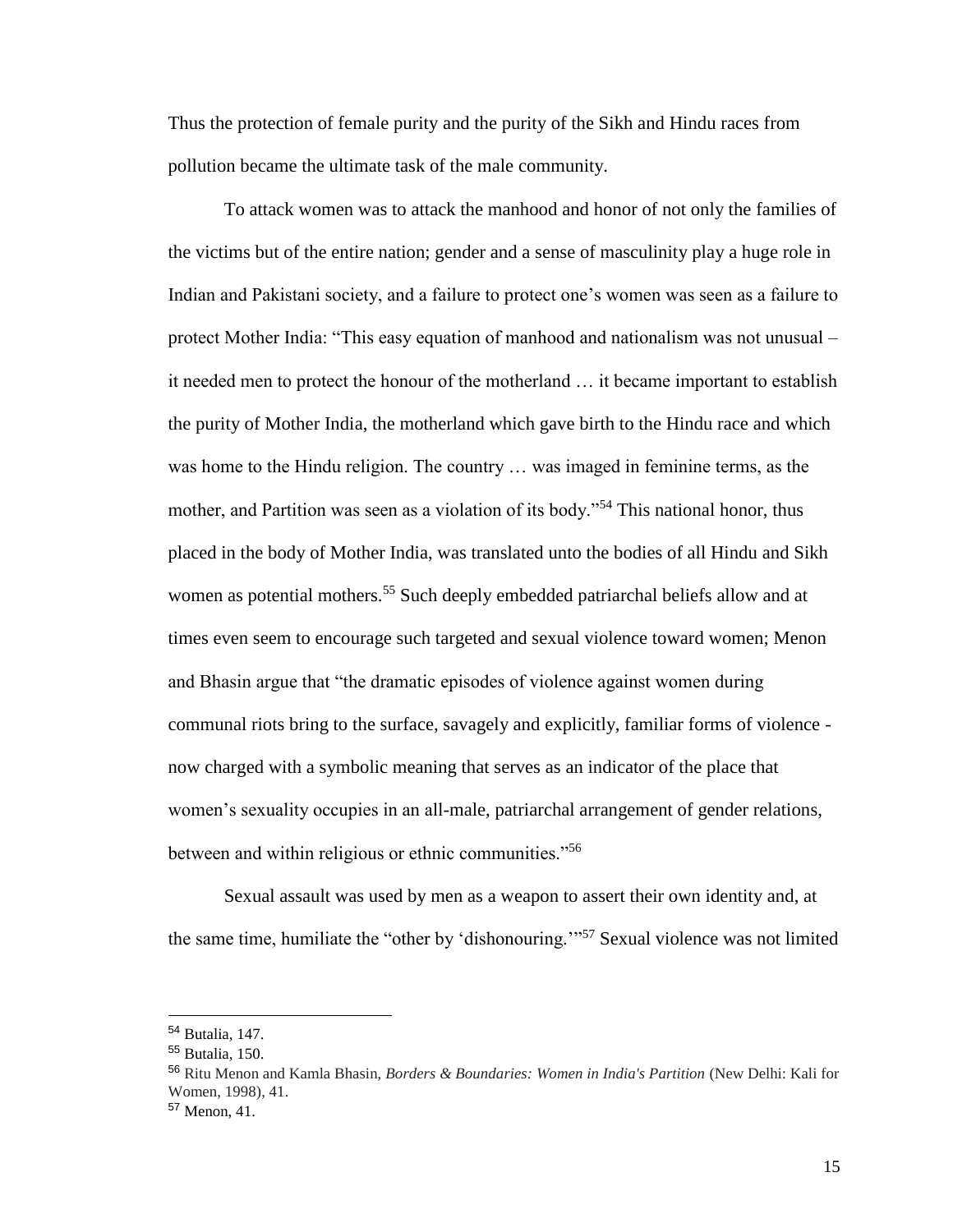to rape, but manifested in many forms and was often an act of retribution. Such forms include, but are not limited to, disfigurement, mutilation, disembowelment, castration and branding.<sup>58</sup> Women were made to parade through streets and marketplaces naked, to dance in the clothing of the other, to be "stripped as bananas are peeled,"<sup>59</sup> and "raped in the presence of their menfolk."<sup>60</sup> Durga Rani recalls her experience in Partition: "We saw many who had been raped and disfigured, their faces and breasts scarred, and then abandoned. They had tooth marks all over them. Their families said, 'How can we keep them now? Better that they are dead."<sup>61</sup> Particular attention was paid to the breasts of those assaulted, where the amputations of the breasts proved to be one of chief types of injury inflicted on women, and often proved fatal.<sup>62</sup> Many were often assaulted in other vicious ways, through "tattooing or branding the breasts and genitalia with triumphal slogans ... knifing open the womb ... killing foetuses."<sup>63</sup>Patel witnessed such violence, in her work rescuing Muslim women; when the recovery mission began, 'Om' and other Hindu mantras had been tattooed on their bodies.<sup>64</sup> Tattooing and branding, through their permanence, would be a constant reminder to the women, her family and her community, that such humiliation was brought unto them; the loss of the breasts took away the sexuality of the woman, and took away her means to nurture.<sup>65</sup>

Both such attacks not only harmed the generation of those who directly experience the violence, but also the generation to follow. Sexual violence was a means

<sup>60</sup> Menon, 41.

<sup>58</sup> Menon, 39.

<sup>59</sup> Menon, 41.

<sup>61</sup> Menon, 32.

<sup>62</sup> Menon, 42.

<sup>63</sup> Menon, 43.

<sup>64</sup> Menon, 36.

<sup>65</sup> Menon, 43-44.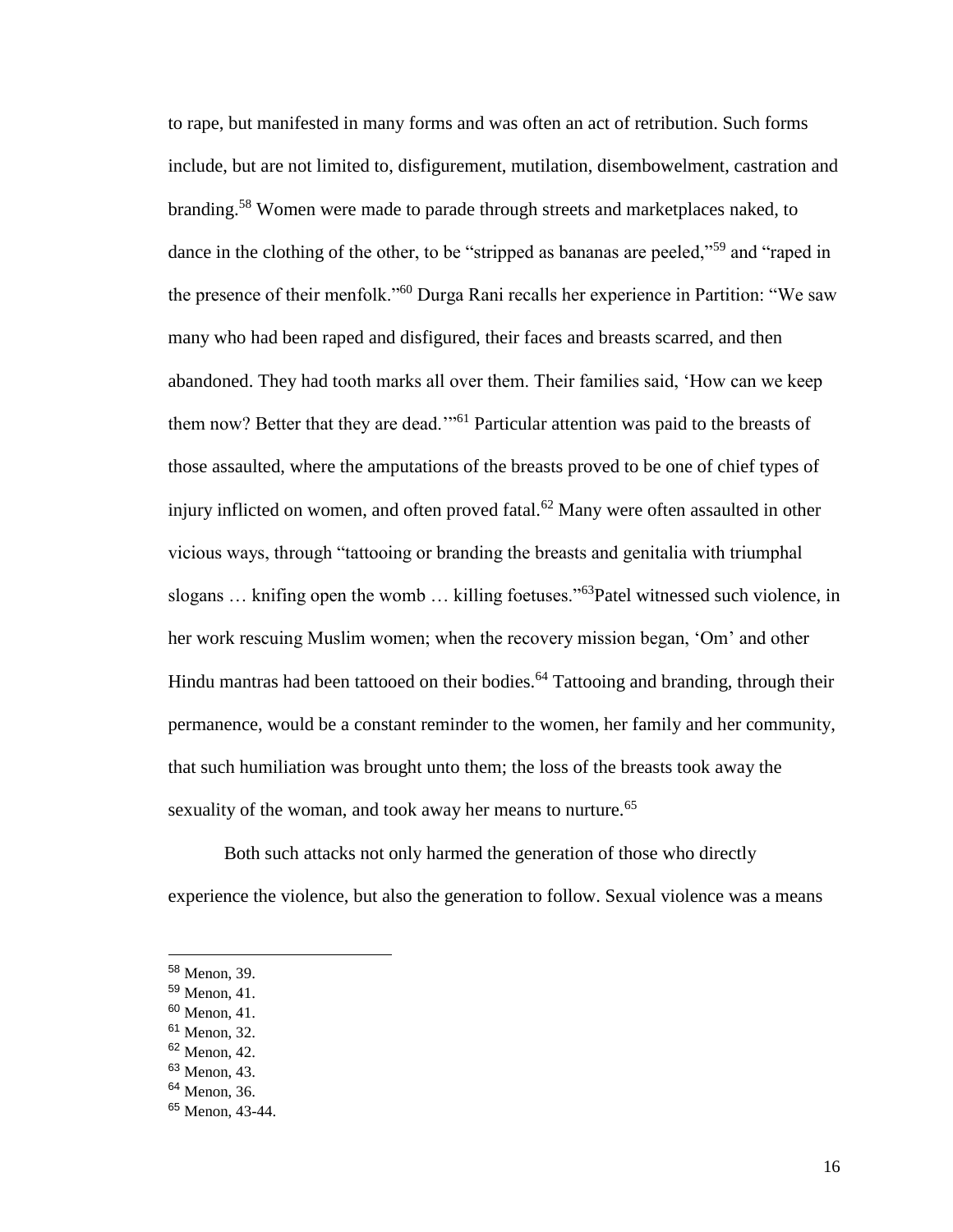to defile the Hindu and Sikh race; "women could be raped, impregnated with the seed of the other religion, and in this what not only would they be rendered impure individually, but through them the entire community could be polluted, for they would give birth to 'impure' children."<sup>66</sup> Often times, women that found themselves pregnant would be forced to leave their children behind simply to be considered for acceptance back into their families: "Social workers confirmed that pregnant women would either be sent away to appointed places to have their children (who were then often offered up for adoption) or they would be sent to be 'cleansed,' or in other words, to have mass abortions performed ('safaya,' it was called). The State then financed mass abortions, out of a special budget set aside for the purpose, at a time when abortion was actually legal. $10^{67}$ Even after sacrificing their children, these women still found themselves in very precarious situations, where, if they would not be accepted by their families, "it was not even possible to get these young girls with little children married off."<sup>68</sup> These women, polluted and unmarriageable, without the prospect of having future children, were detrimental to the success and growth of the Hindu and Sikh groups of India.

For those who had not been protected, whose honor and purity had been ruined and were left to their own devices found themselves living out of state sponsored camps; "Ashrams were set up in north Indian cities to house abducted women: in Jalandhar, Amritsar, Karnal, Delhi. Some of these were meant to hold women in transit until their families took them back. Often, families didn't: the women were now soiled. The family had made its adjustments to their absence, why should they now readjust, make new

<sup>66</sup> Butalia, 155.

<sup>67</sup> Butalia, 128.

<sup>68</sup> Patel, 145.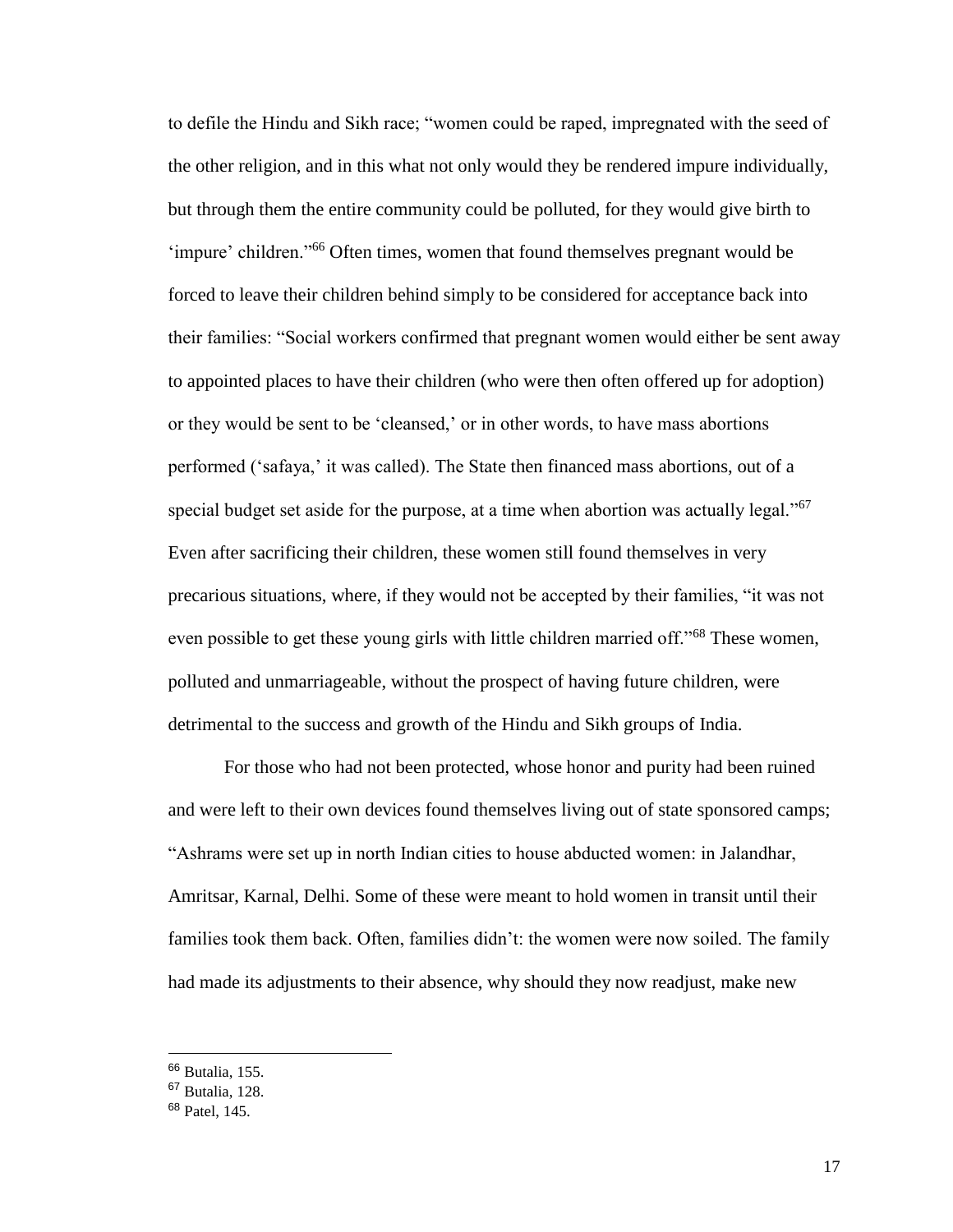space, and take in a person who had become 'polluted'? So the ashrams became permanent homes for the women."<sup>69</sup> Though these women were not accepted by their families, they had a chance at life in these camps. Some women were not so lucky.

Often times, violence was fought with violence during Partition. Women faced murder from their own families and communities, and often committed suicide in large numbers to prevent rape and conversion by Muslims. These deaths, however, have held a positive place in cultural memory, as "The suicides of women during the Partition fit quite neatly within these heroic narratives of women's self-sacrifice and could be memorialized accordingly."<sup>70</sup> This resolve and acceptance of these women's sacrifice is not lost in the subcontinent's memory, however it had remained unacknowledged "that such deaths constituted a violence."<sup>71</sup> Though there are records of recovered abducted women, "There is no record of the numbers of women and children who were killed by the men of their own families, their own communities."<sup>72</sup> Without official records, it is impossible to know just how many women were killed by their own families to protect their purity and the race, however a picture of what the violence constituted can be made. In her memoir, Patel writes on a local police officer, who "stopped his vehicle at a well and said, 'innumerable Hindu women of this area jumped into this 'sinful' well to save their honour. The whole well was full of the dead bodies of such women."<sup>73</sup> This was not her only encounter with mass suicide in her mission; "When I visited the Myanwali

<sup>69</sup> Butalia, 129.

<sup>70</sup> Deepti Misri, *Beyond Partition: Gender, Violence, and Representation in Postcolonial India* (Urbana: University of Illinois Press, 2014), *eBook Collection (EBSCOhost)*, EBSCO*host* (accessed June 28, 2016), 56.

<sup>71</sup> Misri, 56.

 $72$  Butalia, 165.

<sup>73</sup> Patel, 66.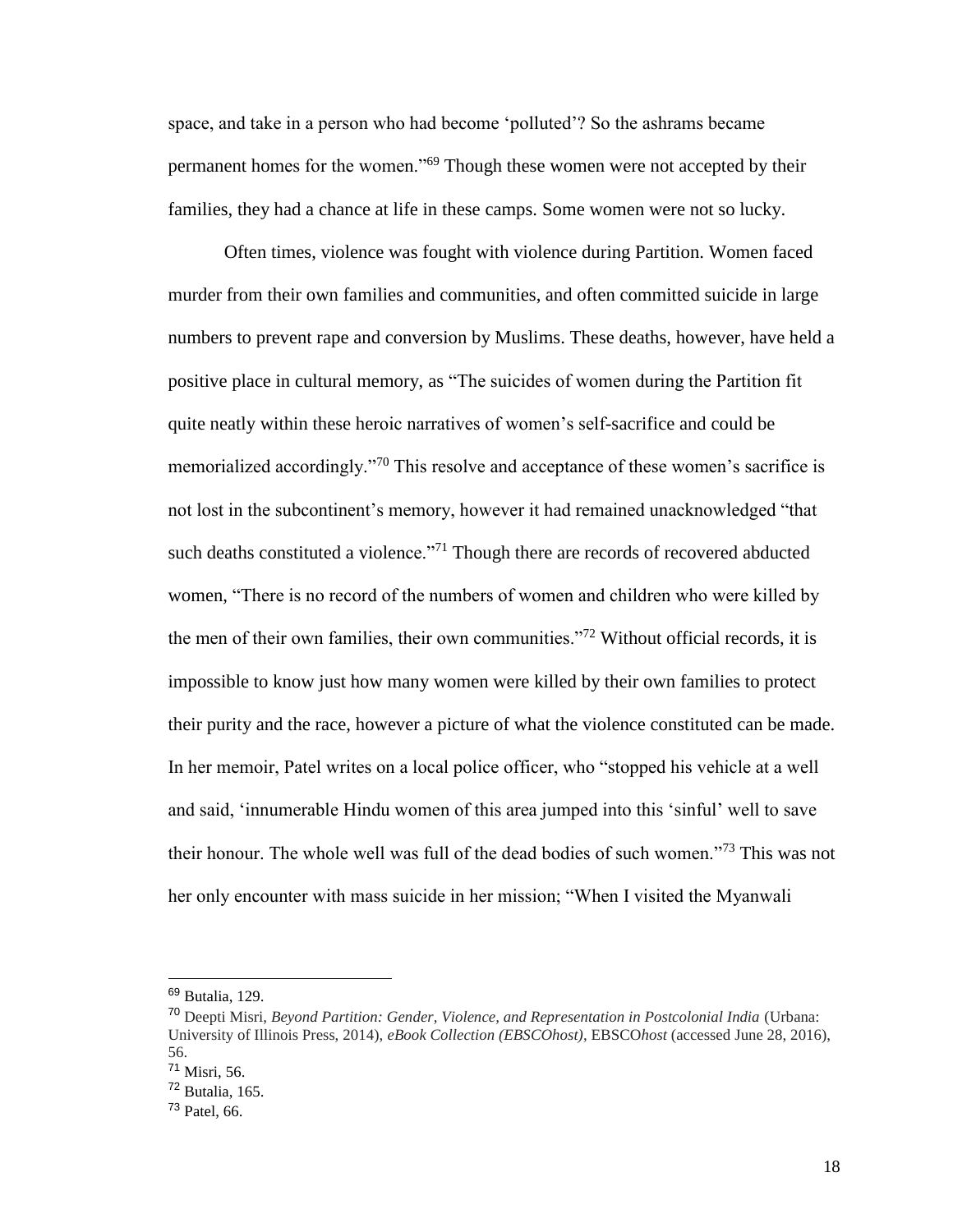district on the border of Punjab to make arrangements for a camp there, a Hindu grocer who had converted to Islam during the riots pointed out to me a well which was full of the dead bodies of women who had jumped in to save their honor. Because of the foul smell coming from the well, people in the neighborhood had left their homes and gone away."<sup>74</sup> These communities could not even be bothered to pull their women out of the wells after their sacrifice to protect the honor of the men and the nation, to be given proper final rights.

Women did not always walk toward their own deaths; often times the men in their lives took this responsibility into their own hands. In an interview, Mangal Singh, a Sikh man, answered Butalia when asked why his village killed off its women and children and if they had felt any fear: "The real fear was one of dishonor. If they had been caught by the Muslims, our honor, their honor would have been sacrificed, lost. It's a question of one's honor."<sup>75</sup> Butalia also writes that Singh "insisted that the women and children had 'offered' themselves up for death because death was preferable to what would almost certainly have happened: conversion and rape."<sup>76</sup> Even American newspapers reported on such violence, Trumbull writing: "Instances are told of defenders slaying their women rather than letting them fall into the hands of assailants. This is a custom of ancient standing among the Rajputs, dating back to feudal days."<sup>77</sup> If women resisted, if they fought against this murder or refused to sacrifice themselves, they faced the shame of their families. Such a case happened with a woman named Mehta, whose "twelve-year-

 $74$  Patel, 19.

<sup>75</sup> Butalia, 154-155.

<sup>76</sup> Butalia, 154-155.

<sup>77</sup> Robert Trumbull, Bands Organize Massacres in India, *New York Times,* September 14, 1947, accessed June 28, 2016 http://query.nytimes.com/mem/archive-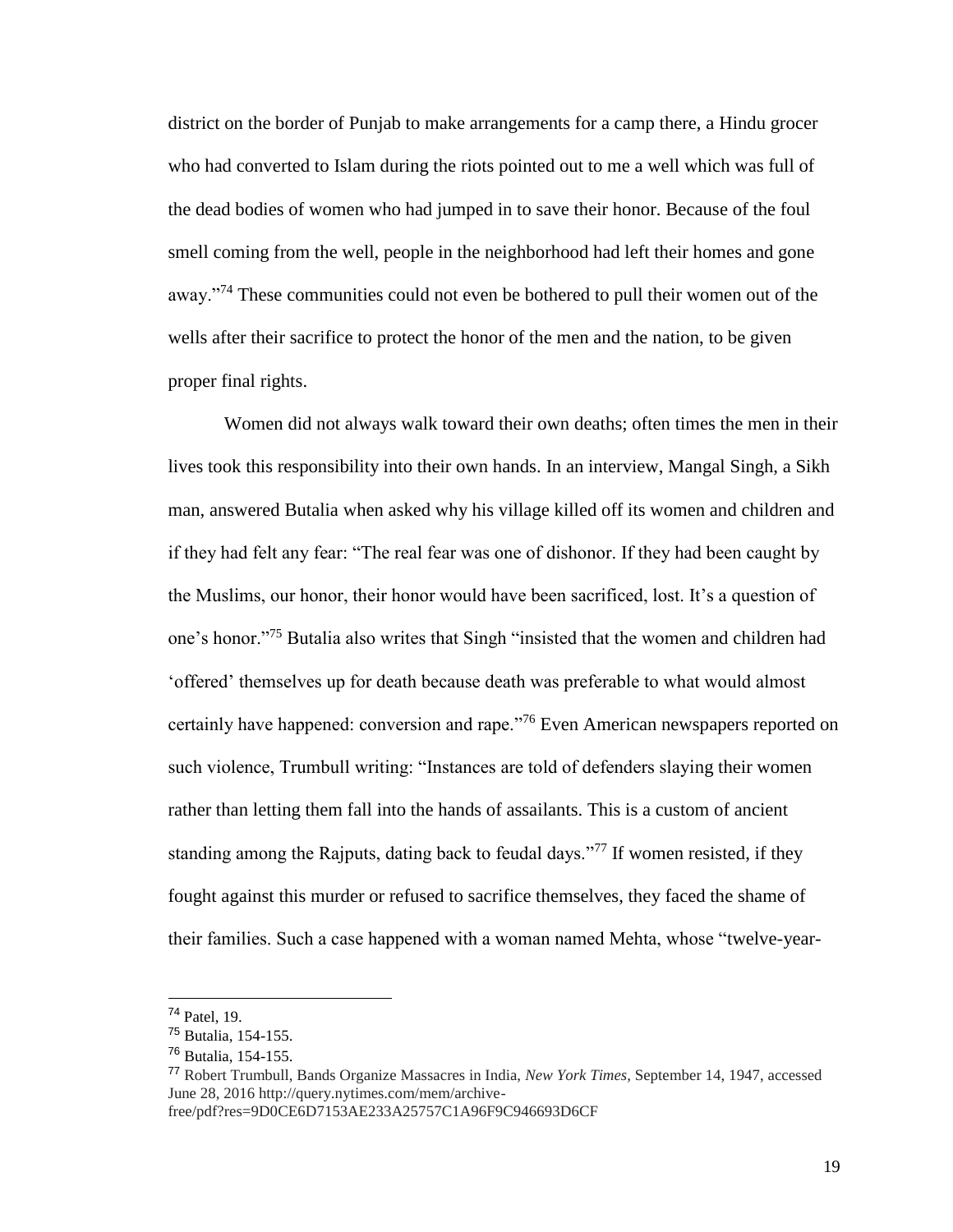old son implores her to kill herself as he himself prepares to drown in the river. Seeing her desist, he remonstrates: 'You are a coward ... You want to die a shameful death and you won't lift your little finger to avert it."<sup>78</sup>

It seems the gendered violence of Partition knew no bounds, where women faced abduction and rape, impregnation and abortion, castration and mutilation, tattooing and branding. A woman's body was not her own, but her community's and her nation's, a land to be conquered and destroyed by the other. The shame and dishonor that followed forced women to either sacrifice their children or sacrifice their families, and live permanently in camps for the remainder of their lives, unmarriageable. Up to 100,000 women faced such violence during the collapse of the Raj and through independence in August, 1947. Violence to such an extent, especially following the end of the Holocaust, where international scrutiny was heard loudly, should have been widely condemned by the world; yet sexual violence was not considered a crime against humanity until the  $1990's.$ 

#### **International Eyes**

The attacks toward women in Bosnia and during the Indian Partition are remarkably similar. Both conflicts revolved around a perceived ethnic racial difference, where nationality and religion were one and the same. In Bosnia, to be Muslim was to betray the race of Christian Slavs of Yugoslavia, and in India, to be Muslim was to be a symbol of Pakistan and failure to keep India as one nation, a betrayal to Mother India as the home of the Hindu religion. Despite having all been born Southern Slavs in the case of Bosnia, or as Indians before the partition of the South Asian subcontinent, violence

<sup>78</sup> Misri, 67.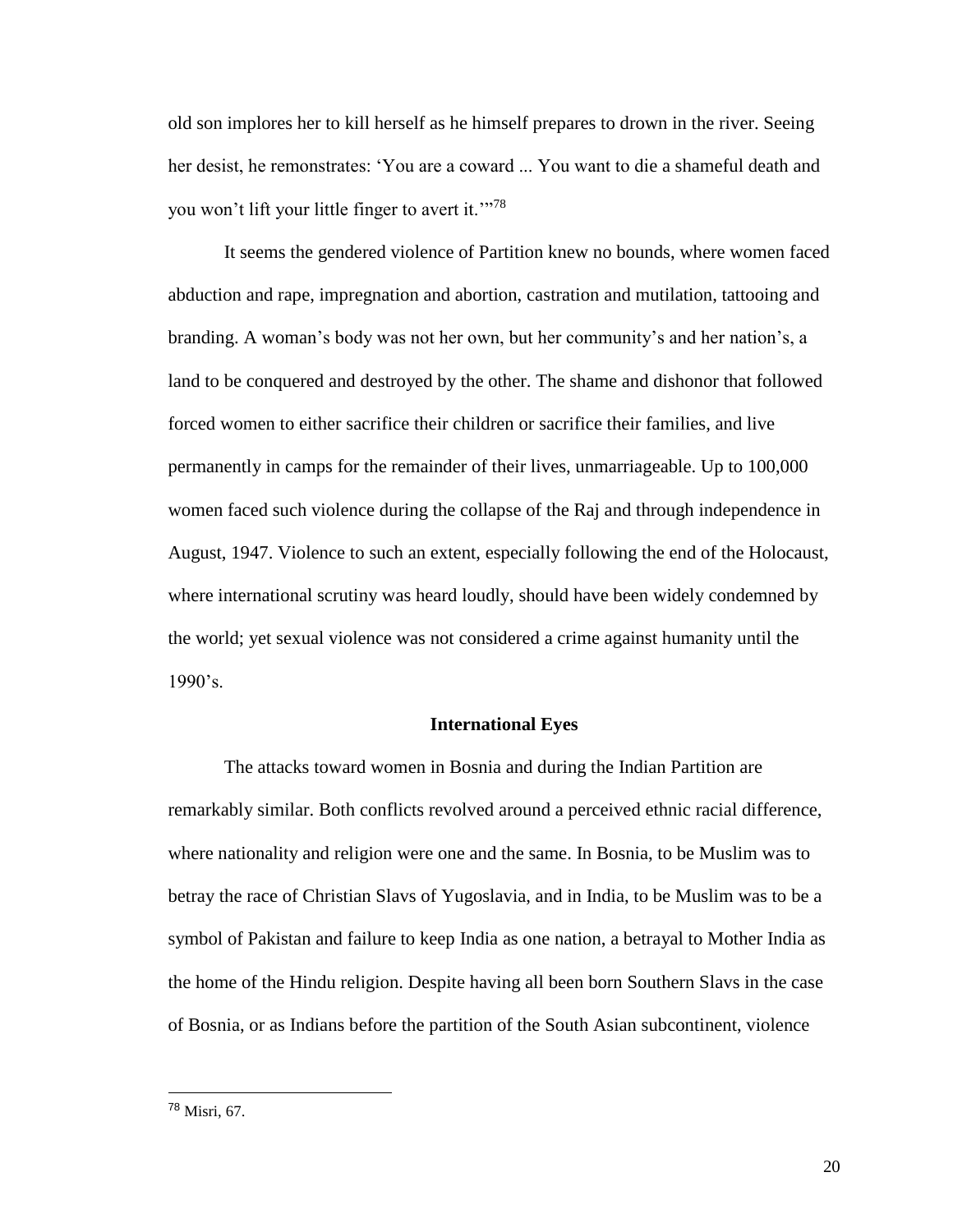broke out between the opposing groups. Women were the targets of the most gruesome attacks.

Both conflicts see mass rape used as a weapon in an attempt to defeat their rival. Camps had been made to systematically rape women in an attempt to undermine ethnic mixing and render as many childbearing women contaminated and unable to marry as possible in Bosnia.<sup>79</sup> Though no such camps existed in India, rape was used for the same purpose, to undermine the rival group through polluting their women, leaving them without families, and forcing them to abandon or abort their children. In Bosnia, like India, the rival group of Muslims was a threat "to conquer, victimize, feminize and humiliate Serb national selfhood."<sup>80</sup>

Though it appears that the worst violence toward women in Bosnia is fairly limited to abortion, rape and murder,  $81$  Hindu and Muslim women of India and Pakistan faced a wider breadth of sexual violence, also including the aforementioned branding, tattooing, and bodily mutilation. An estimated twice as many women in India and Pakistan experienced sexual violence than those in Bosnia, where up to 100,000 were attacked during Partition,  $82$  and only up to 50,000 were incarcerated in Bosnian rape camps.<sup>83</sup> Sexual assault to defile the purity of the rival race is a key element in both ethnic conflicts. With the confirmation of a crime against humanity in Bosnia through use of large scale sexual violence, established as illegal through the Rome Statute under the International Criminal court, and the noteworthy similarities between both ethnic

<sup>79</sup> Boose, 73.

<sup>80</sup> Boose, 78.

<sup>81</sup> Boose, 72, 74.

<sup>82</sup> Butalia, 105.

<sup>83</sup> Boose, 71.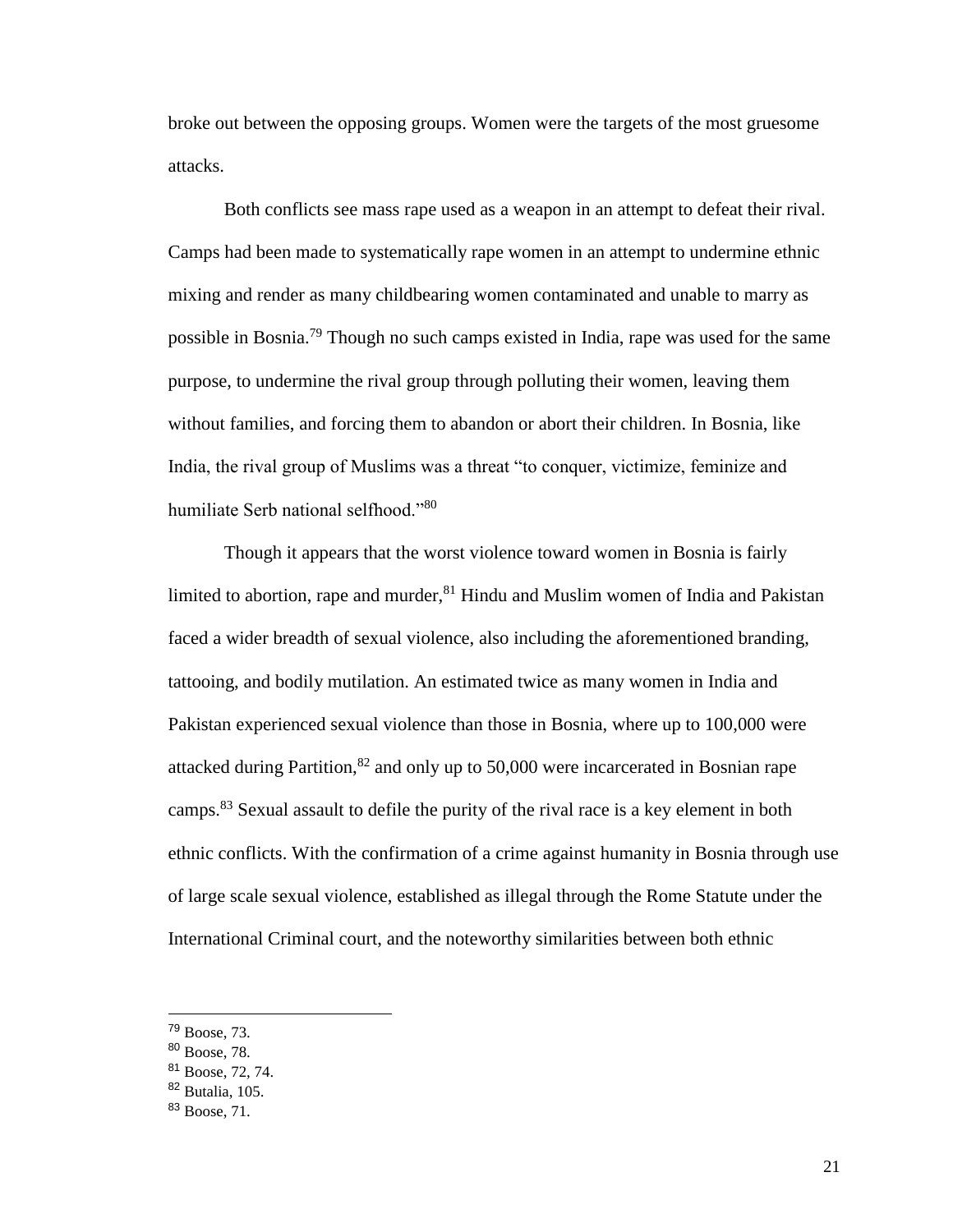conflicts, the historian can argue that a crime against humanity happened much sooner during the Indian Partition than in the former Yugoslavia during the Bosnian War.

The violence toward women in Indian Partition meets several of the qualifications for a crime against humanity as defined by the Rome Statute. Sexual assault towards women was widespread with 100,000 victims, where the requirement for the court to take jurisdiction is only hundreds or thousands.<sup>84</sup> The Rome Statute defines rape, sexual slavery, forced pregnancy and any other form of sexual violence of comparable gravity as illegal, as well as such persecution happening based on political, racial, national, ethnic, cultural, religious, or gender grounds.<sup>85</sup> Since such women targeted attacks as rape, bodily mutilation, branding and tattooing happened at such a large scale and were based on religious and thus racial differences, they constitute a crime against humanity. Murder is also included as one of the crimes prosecuted by the court, and was seen in large quantities of honor killings to avoid conversion and rape during Partition; though many were encouraged to commit suicide, there were occasions where the men of the family took into their own hands the death of their women, with "fathers beheading their own children so they would avoid the same dishonourable fate<sup>386</sup> of pollution and conversion of those who lived.

1947 brought fear, anger and confusion alongside independence for India and Pakistan. After two hundred years of colonial rule, the newly sovereign infant nations immediately faced turmoil and violence at extraordinary levels. New enemies had been made from old friends. Twelve million people moved away from the only place they had

<sup>84</sup> Byron, 193.

<sup>85</sup> UN General Assembly, *Rome Statute of the International Criminal Court,* Article 7, Paragraph 1.

<sup>86</sup> Butalia, 5.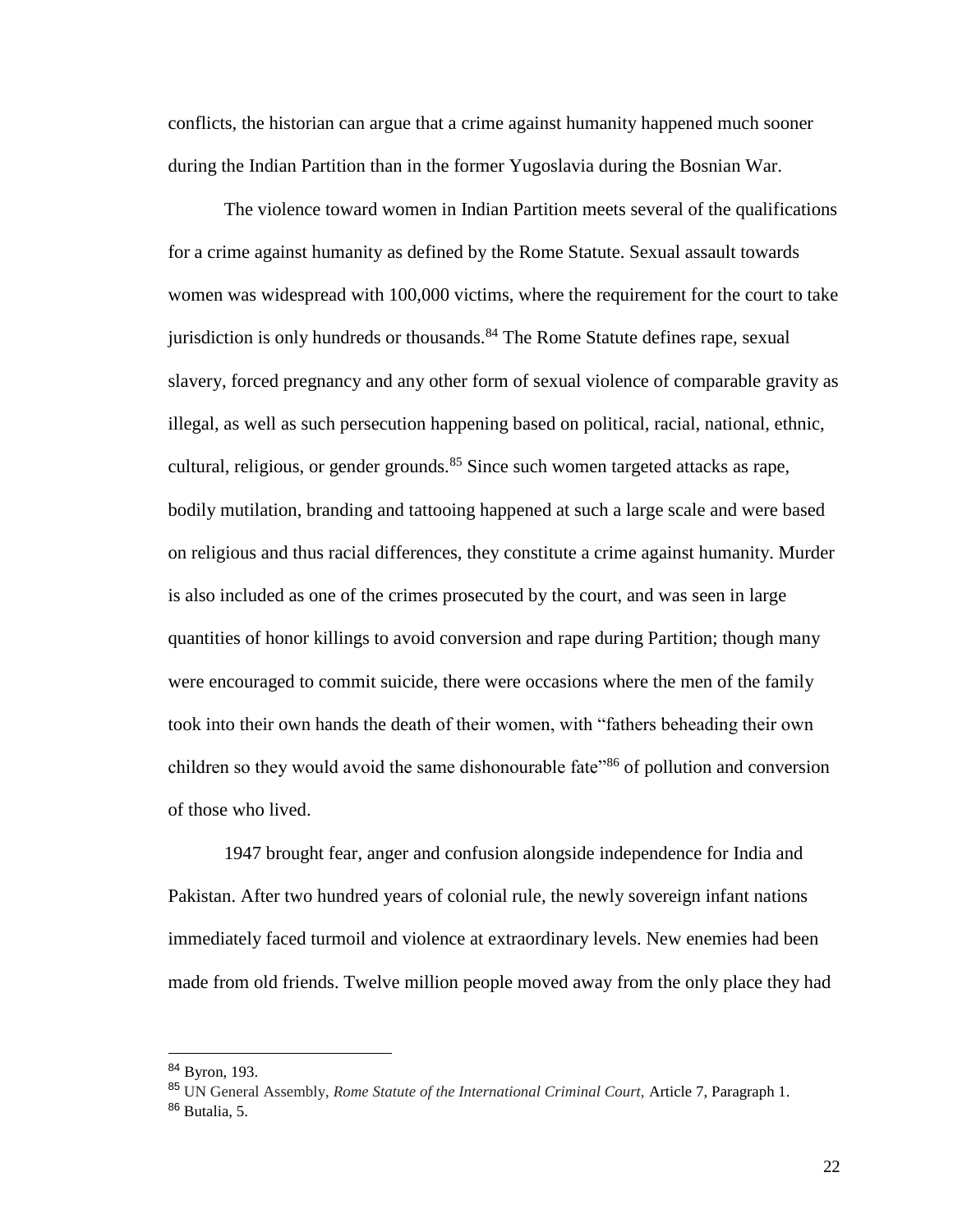ever known as home, suddenly adopting a new identity and country. The experience of women is nearly unfathomable, and "as a result of the inhuman treatment meted out to them by men, they had lost their faith in humanity and even in God."<sup>87</sup> A crime against humanity happened during the partition of India, where sexual violence was used to attack women members of the opposing religious racial group, rendering them polluted and impure, and to dishonor the men of rival communities.

Failure to recognize this sort of violence in 1947, long before its recognition in Bosnia in the 1990's, is due in part to the unwillingness of the Indian and Pakistani governments to acknowledge the violence. Both states are now only "more than half a century after the fact … reluctantly allowing any space at all for the suppressed stories of the mass violation of Muslim and Hindu women."<sup>88</sup> It is due to women like Mridula Sarabhai, the lead social worker of Partition, that women were recovered and rehabilitated following their trauma; her vision and her force to push the limits were to solve the problem these new nations faced, a "problem that was not only limited to India, nor was it one that concerned only the Hindus, Muslims or Sikhs. This was a vast human problem."<sup>89</sup> However, the mission to rescue women ended only nine years after it began,  $90$  and thousands of women were never recovered. It is due to the vision and drive of feminists and oral historians that their stories do not go unheard.

<sup>87</sup> Patel, 18.

<sup>88</sup> Boose, 73

<sup>89</sup> Patel, 225.

<sup>90</sup> Butalia, 130.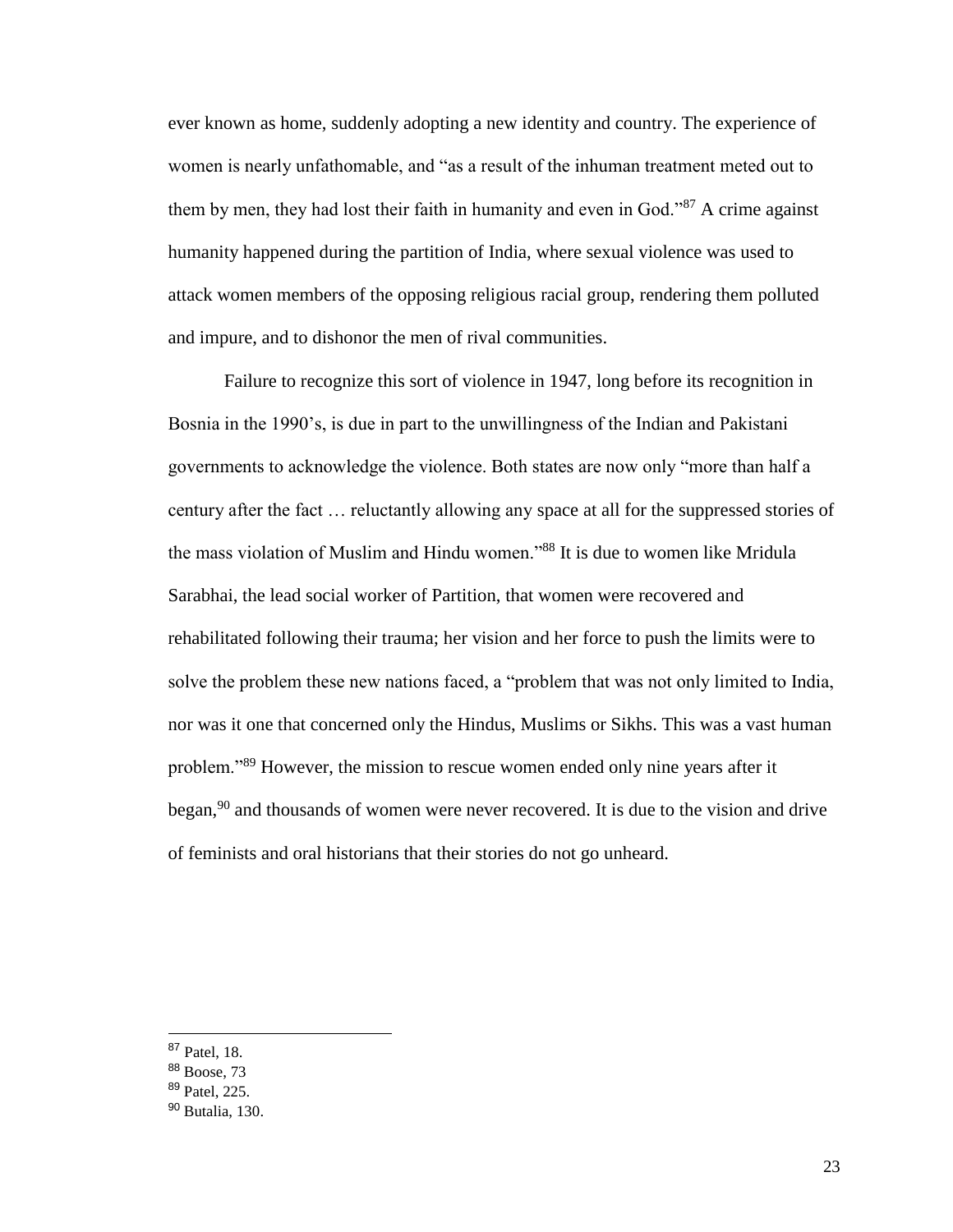## Bibliography

### Primary Sources

Burrows, F. J., "Indian Independence: Partition Source 4", The British Library, August 22, 1946, accessed July 27, 2016, http://www.bl.uk/reshelp/findhelpregion/asia/india/indianindependence/indiapakistan/part ition4/index.html

Butalia, Urvashi. *The Other Side of Silence: Voices from the Partition of India.* Durham, UK: Duke University Press, 2000.

Jinnah, Muhammad, "Jinnah on Partition," UK National Archives, May 4, 1947, accessed July 27, 2016, http://www.nationalarchives.gov.uk/education/resources/the-road-topartition/jinnah-partition/

Menon, Ritu, and Kamla Bhasin. *Borders & Boundaries: Women in India's Partition*. New Delhi: Kali for Women, 1998.

Nehru, Jawarharlal, "Tryst With Destiny," Sri Venkateswara College, August 14, 1947, accessed July 27, 2016, http://www.svc.ac.in/files/TRYST%20WITH%20DESTINY.pdf

Nehru Sees Ravaged Town, *New York Times*, November 13, 1947, accessed June 28, 2016 http://query.nytimes.com/mem/archivefree/pdf?res=9C07E7DD113AE233A25750C1A9679D946693D6CF

Patel, Kamla. *Torn From the Roots: A Partition Memoir*. New Delhi: Women Unlimited, an associate of Kali for Women, 2006.

Robert Trumbull, Bands Organize Massacres in India, *New York Times,* September 14, 1947, accessed June 28, 2016 http://query.nytimes.com/mem/archivefree/pdf?res=9D0CE6D7153AE233A25757C1A96F9C946693D6CF

UN General Assembly, *Rome Statute of the International Criminal Court (last amended 2010)*, 17 July 1998, ISBN No. 92-9227-227-6, available at: http://www.refworld.org/docid/3ae6b3a84.html [accessed 28 June 2016]

#### Secondary Sources

Boose, Lynda E. "Crossing the River Drina: Bosnian Rape Camps, Turkish Impalement, and Serb Cultural Memory." *Signs* 28, no. 1 (2002).